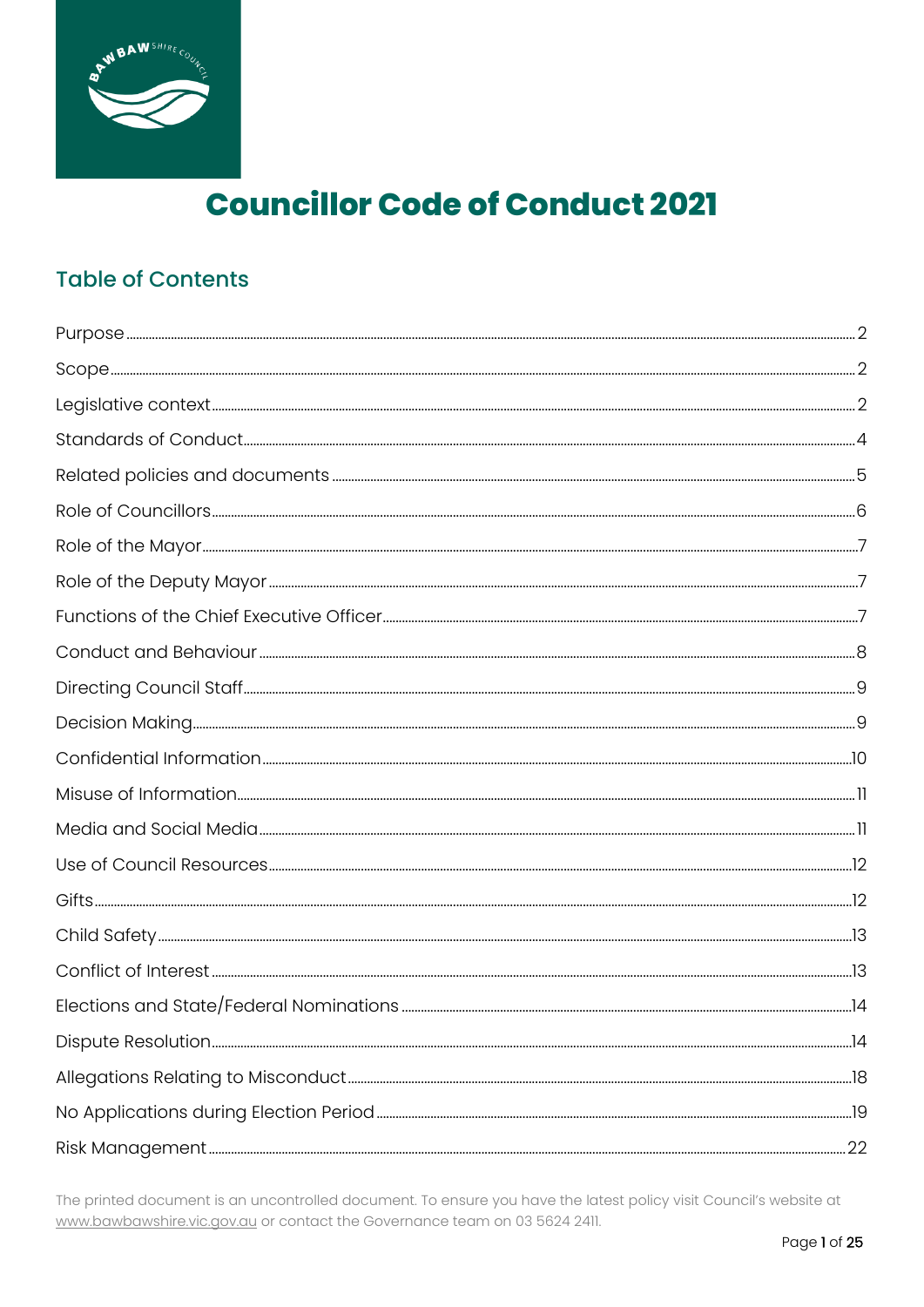| Review |  |
|--------|--|
| ∩of∟   |  |

### <span id="page-1-0"></span>Purpose

Council is required by Section 139 (1) of the *Local Government Act 2020* (the Act) to have a Councillor Code of Conduct. This is signed by Councillors when taking the Oath or Affirmation of Office. Additionally, in accordance with Section 139 (4) of the Act, Council must review and adopt the Code of Conduct within 4 months of a General Election.

The purpose of the Councillor Code of Conduct as set out in Section 139 (2) is to include the standards of conduct expected to be observed by Councillors in the course of performing their duties and functions as Councillors, including prohibiting discrimination, harassment (including sexual harassment) and vilification.

'Baw Baw Shire has a history of collegiate Councillor groups and strong working relationships between Councillors. We wish to honour and continue this proud tradition, which has helped shape the organisation we have today. These strong relationships are imperative for navigating the challenging decisions that face us within the modern Local Government context and our growing municipality. Positive relationships are critical for Councillors in achieving our common goal of delivering the best outcomes for the Baw Baw Shire community.'

# <span id="page-1-1"></span>Scope

The Code of Conduct applies to all Councillors while elected as representatives of the Baw Baw Shire Council. It is noted that confidentiality provisions of the Act extend beyond a Councillor's term.

# <span id="page-1-2"></span>Legislative context

### Local Government Act 1989

Local Government Act 2020 the following sections specifically address code of conduct matters;

- o 8 Role of a Council
- o 9 Governance and supporting Principles
- o 18-21 Role of Mayor and Deputy Mayor
- o 28 Role of a Councillor
- o 123 Misuse of Position
- o 124 Directing Council Staff
- o 125 Confidential Information and Section 3 Definitions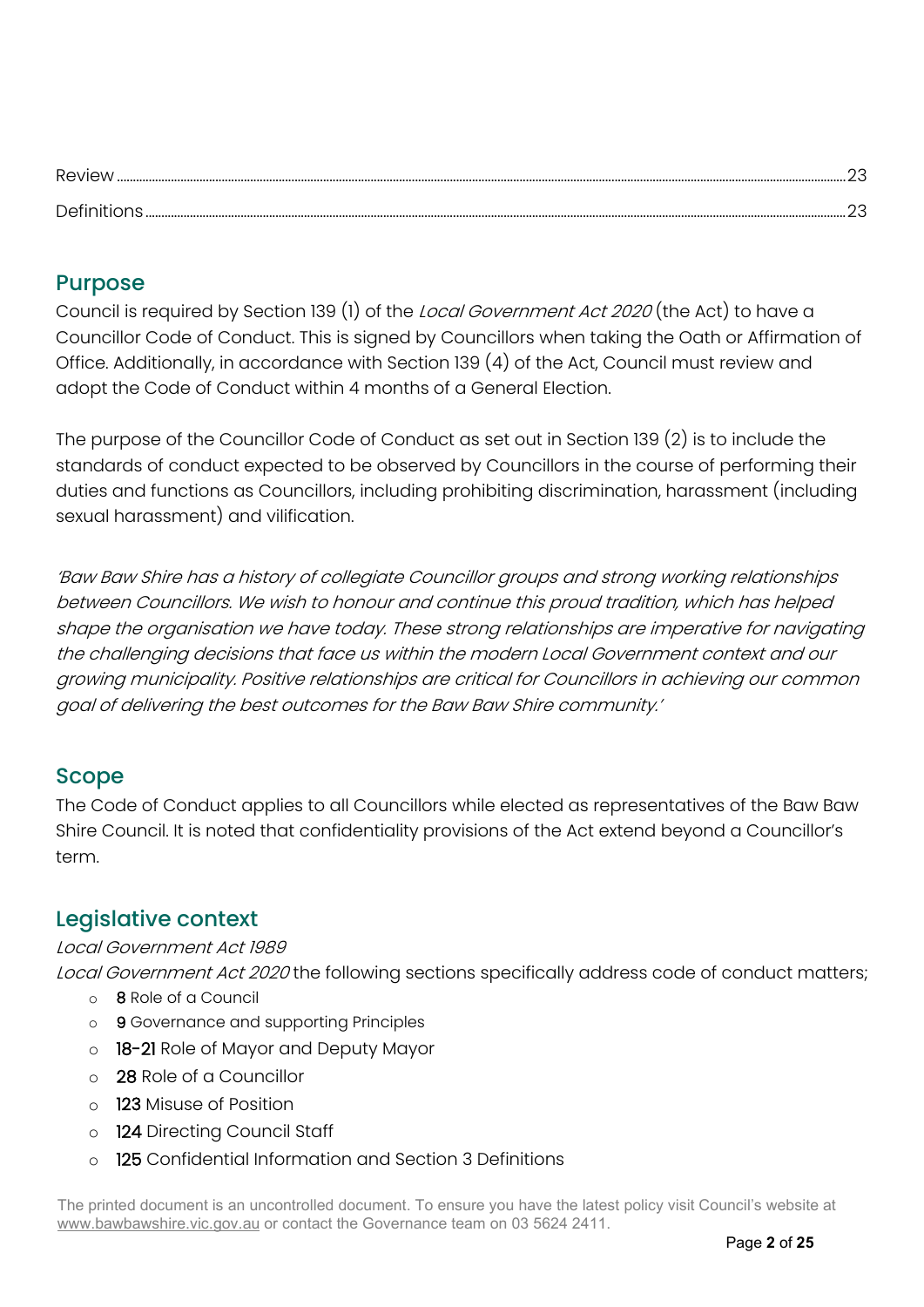- o 126-131 Conflicts of Interest
- o 132-136 Personal Interest Returns
- o **137&138** Gifts
- o 139&140 Councillor Code of Conduct
- o 141-147 Internal Arbitration Process
- o 148-152 Principal Councillor Conduct Register and Councillor Conduct Officers
- o 153-174 Councillor Conduct Panels

Local Government (Electoral) Regulations 2020 Local Government (General) Regulations 2015 Local Government (Governance and Integrity) Regulations 2020 Local Government (Planning and Reporting) Regulations 2020 Independent Broad-based Anti-Corruption Commission Act 2011 Charter of Human Rights and Responsibilities Act 2006 Equal Opportunity Act 2010 Gender Equality Act 2020 Occupational Health and Safety Act 2004 Ombudsman Act 1973 (Vic) Privacy and Data Protection Act 2014 Public Interest Disclosures Act 2012 Public Interest Monitor Act 2011 Racial and Religious Tolerance Act 2001 Victorian Inspectorate Act 2011

### Section 139 Councillor Code of Conduct:

- (1) A Council must develop a Councillor Code of Conduct.
- (2) The purpose of the Councillor Code of Conduct is to include the standards of conduct expected to be observed by Councillors in the course of performing their duties and functions as Councillors, including prohibiting discrimination, harassment (including sexual harassment) and vilification.
- (3) A Councillor Code of Conduct—
	- (a)must include the standards of conduct prescribed by the regulations expected to be observed by Councillors; and
	- (b)must include any provisions prescribed by the regulations for the purpose of this section; and
	- (c) must include provisions addressing any matters prescribed by the regulations for the purpose of this section; and
	- (d) may include any other matters which the Council considers appropriate, other than any other standards of conduct.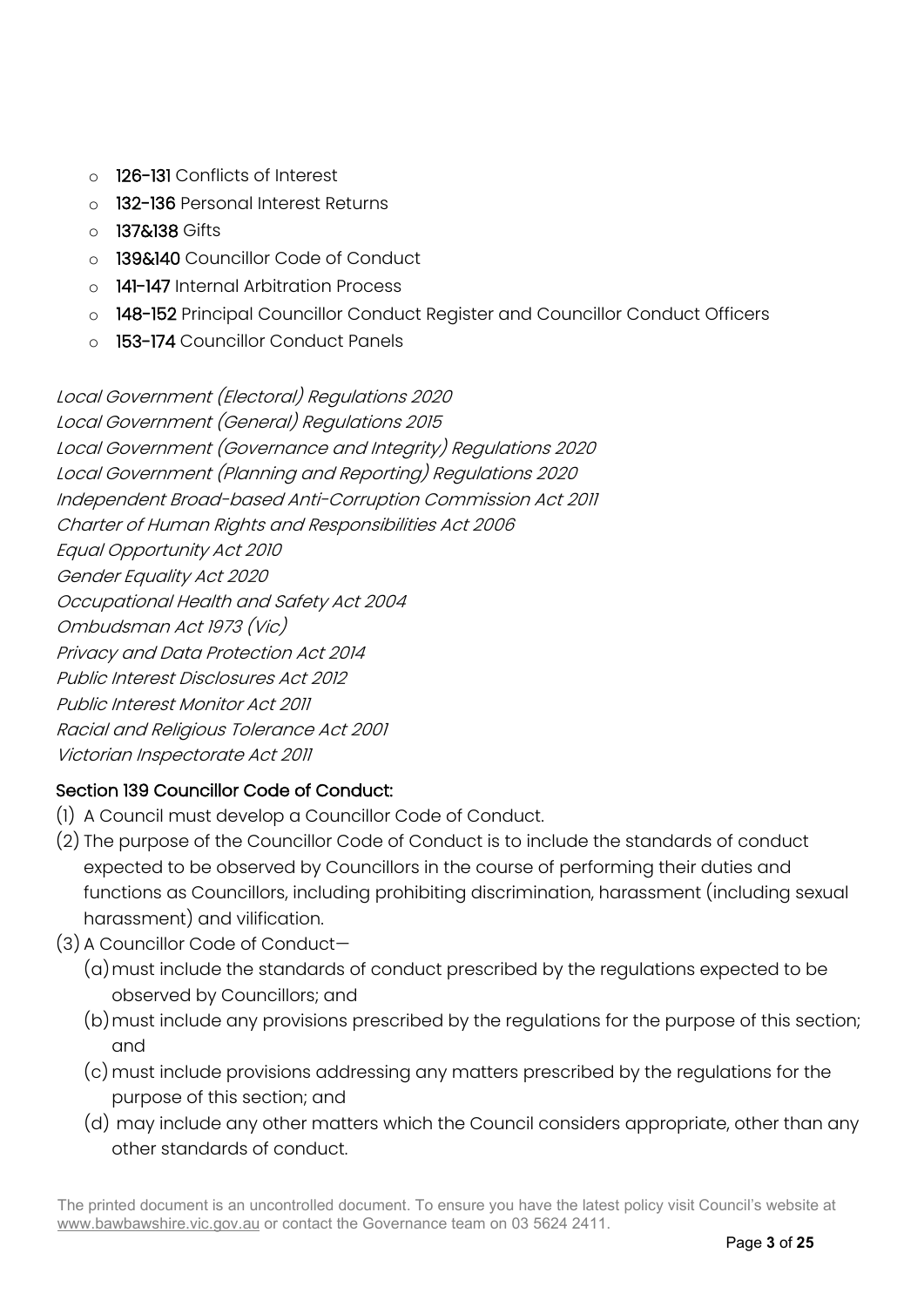- (4) A Council must review and adopt the Councillor Code of Conduct within the period of 4 months after a general election.
- (5) A Council must adopt the Councillor Code of Conduct under subsection (4) by a formal resolution of the Council passed at a meeting by at least two-thirds of the total number of Councillors elected to the Council.
- $(6)$  Until a Council adopts a Councillor Code of Conduct under subsection  $(4)$ , the Councillors must comply with the existing Councillor Code of Conduct.
- (7) A Councillor Code of Conduct is inoperative to the extent that it is inconsistent with any Act (including the Charter of Human Rights and Responsibilities Act 2006) or regulation.

'Baw Baw Shire Councillors agree to comply, to the best of their knowledge, with the requirements of Legislation and Regulations in carrying out the requirements of the role of Councillor.'

# <span id="page-3-0"></span>Standards of Conduct

In accordance with Section 139  $(3)$   $(a)$  of the Act, the Minister has prescribed standards of conduct which are specified in the *Local Government (Governance and Integrity) Regulations* 2020. These standards are referenced in clause 12 of the Regulations and are detailed within Schedule 1 of the Regulations. The Act requires that the standards are included in the Code of Conduct. The standards cover much of what is expected in a Councillor Code of Conduct.

### Local Government (Governance and Integrity) Regulations 2020

### Schedule 1—Standards of conduct Regulation 12

### 1. Treatment of others

A Councillor must, in performing the role of a Councillor, treat other Councillors, members of Council staff, the municipal community and members of the public with dignity, fairness, objectivity, courtesy and respect, including by ensuring that the Councillor—

(a) takes positive action to eliminate discrimination, sexual harassment and victimisation in accordance with the *Equal Opportunity Act 2010*; and

(b) supports the Council in fulfilling its obligation to achieve and promote gender equality; and

(c) does not engage in abusive, obscene or threatening behaviour in their dealings with members of the public, Council staff and Councillors; and

(d) in considering the diversity of interests and needs of the municipal community, treats all persons with respect and has due regard for their opinions, beliefs, rights and responsibilities.

### 2. Performing the role of Councillor

A Councillor must, in performing the role of a Councillor, do everything reasonably necessary to ensure that the Councillor performs the role of a Councillor effectively and responsibly, including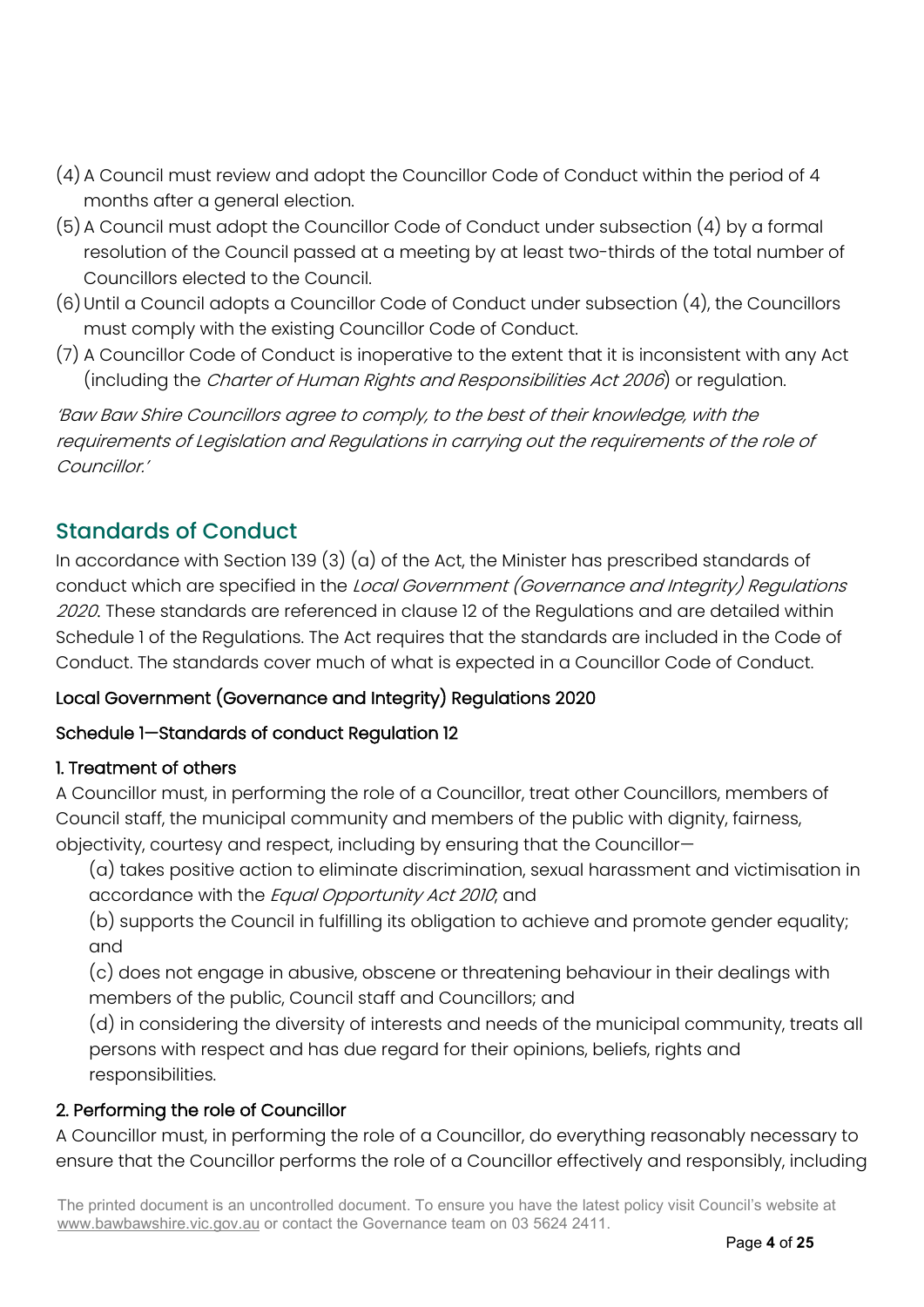by ensuring that the Councillor—

(a) undertakes any training or professional development activities the Council decides it is necessary for all Councillors to undertake in order to effectively perform the role of a Councillor; and

(b) diligently uses Council processes to become informed about matters which are subject to Council decisions; and

(c) is fit to conscientiously perform the role of a Councillor when acting in that capacity or purporting to act in that capacity; and

(d) represents the interests of the municipal community in performing the role of a Councillor by considering and being responsive to the diversity of interests and needs of the municipal community.

### 3. Compliance with good governance measures

A Councillor, in performing the role of a Councillor, to ensure the good governance of the Council, must diligently and properly comply with the following—

(a) any policy, practice or protocol developed and implemented by the Chief Executive Officer in accordance with section 46 of the Act for managing interactions between members of Council staff and Councillors;

(b) the Council expenses policy adopted and maintained by the Council under section 41 of the Act;

(c) the Governance Rules developed, adopted and kept in force by the Council under section 60 of the Act;

(d) any directions of the Minister issued under section 175 of the Act.

### 4. Councillor must not discredit or mislead Council or public

(a) In performing the role of a Councillor, a Councillor must ensure that their behaviour does not bring discredit upon the Council.

(b) In performing the role of a Councillor, a Councillor must not deliberately mislead the Council or the public about any matter related to the performance of their public duties.

### 5. Standards do not limit robust political debate

Nothing in these standards is intended to limit, restrict or detract from robust public debate in a democracy.

'Baw Baw Shire Councillors agree to comply with the requirements of these Standards of Conduct which have been prescribed by the Minister relating to their behaviour and conduct in carrying out the requirements of the role of Councillor.'

### <span id="page-4-0"></span>Related policies and documents

- Child Safety Policy 2017
- Community Engagement Policy 2021 (tba)
- Council Plan 2021-2025 (tba)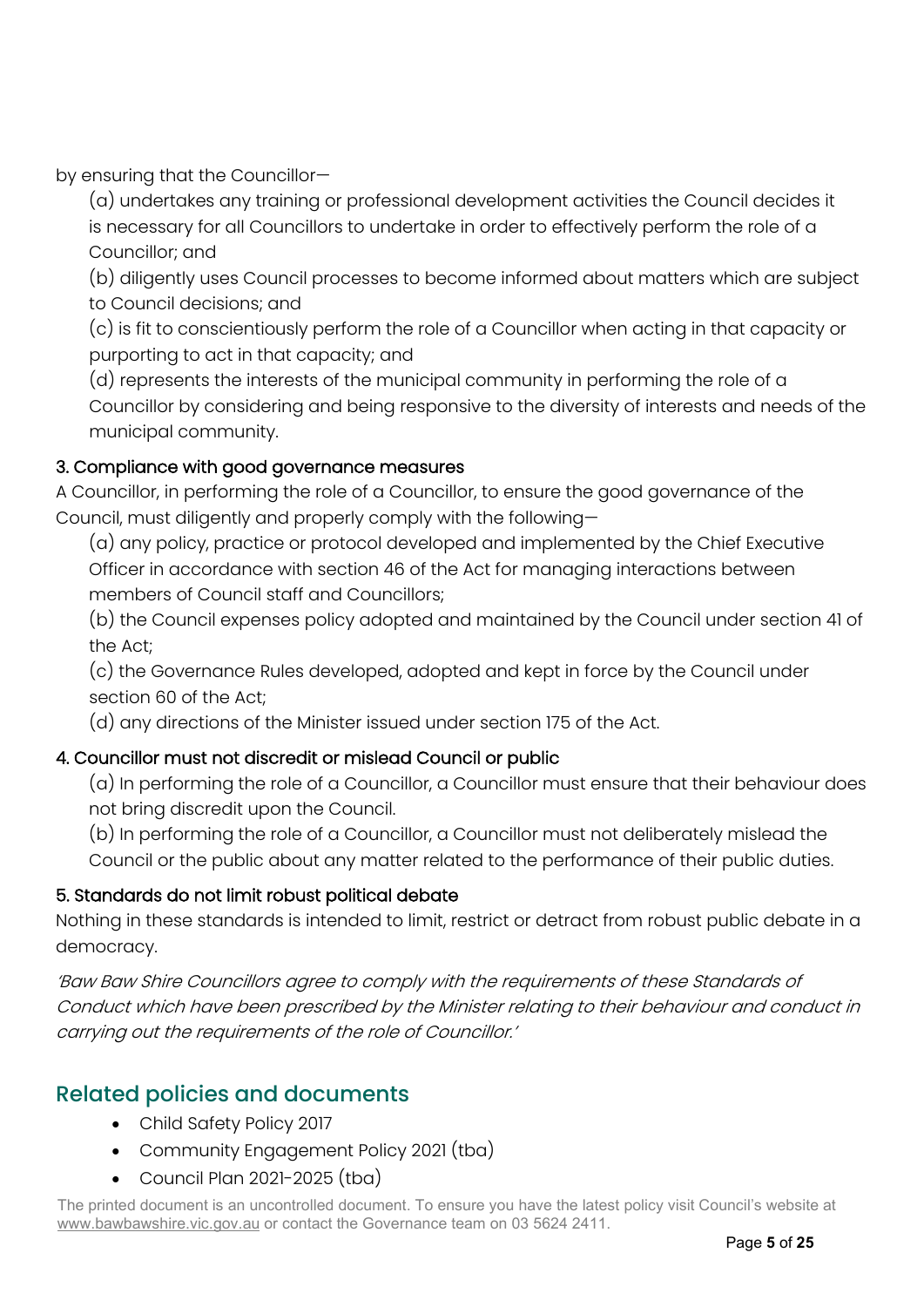- Council Expense Policy 2020
- Councillor Staff Interaction Policy 2019
- Customer Excellence Strategy 2019
- Fraud and Corruption Prevention Policy 2017
- Gifts and Hospitality Policy 2021 (tba)
- Governance Rules 2020
- Public Transparency Policy 2020
- Media Policy 2021 (tba)
- Social Media Policy 2021 (tba)

'Baw Baw Shire Councillors agree to abide by the requirements of these policies and any future revisions of the policies, noting that all are adopted policies of the Council.'

### <span id="page-5-0"></span>Role of Councillors

Our primary role as Councillors is to set the vision and directions for the Baw Baw Shire Council, represent and advocate on behalf of the whole Community. As Councillors we are a vital link between the community and Council and are key to facilitating communication with the community and encouraging engagement with the activities of Council.

Councillors are obligated by the Act to make decisions that will benefit and be in the best interest of the whole community. Council has a statutory responsibility to represent all people who live, participate and invest within the municipality.

Councillors appoint, manage and support the Chief Executive Officer of the organisation to deliver the strategic direction of the Council. Councillors should not be involved in the operational decisions of the organisation or its services and, in adherence to the Act will not misuse their position to direct staff.

We recognise that behaviour of individual Councillors not only reflects on the Council as a whole but may also have an effect on Council strategies and programs. We value teamwork and, in order to support our work as a team, we commit ourselves to ensuring the following:

- o We have regard for each other: including listening and communicating respectfully, acknowledging each other's feelings, carefully defining problems or issues, making time to discuss them informally and avoiding all forms of abuse.
- o We will make time to develop supportive relationships where we are honest in our dealings with each other in order to build trust, collaboration and innovation.
- o We will work in a manner that encourages authenticity, including being open-minded, valuing experience and ideas and seeking to increase our knowledge and options before making decisions.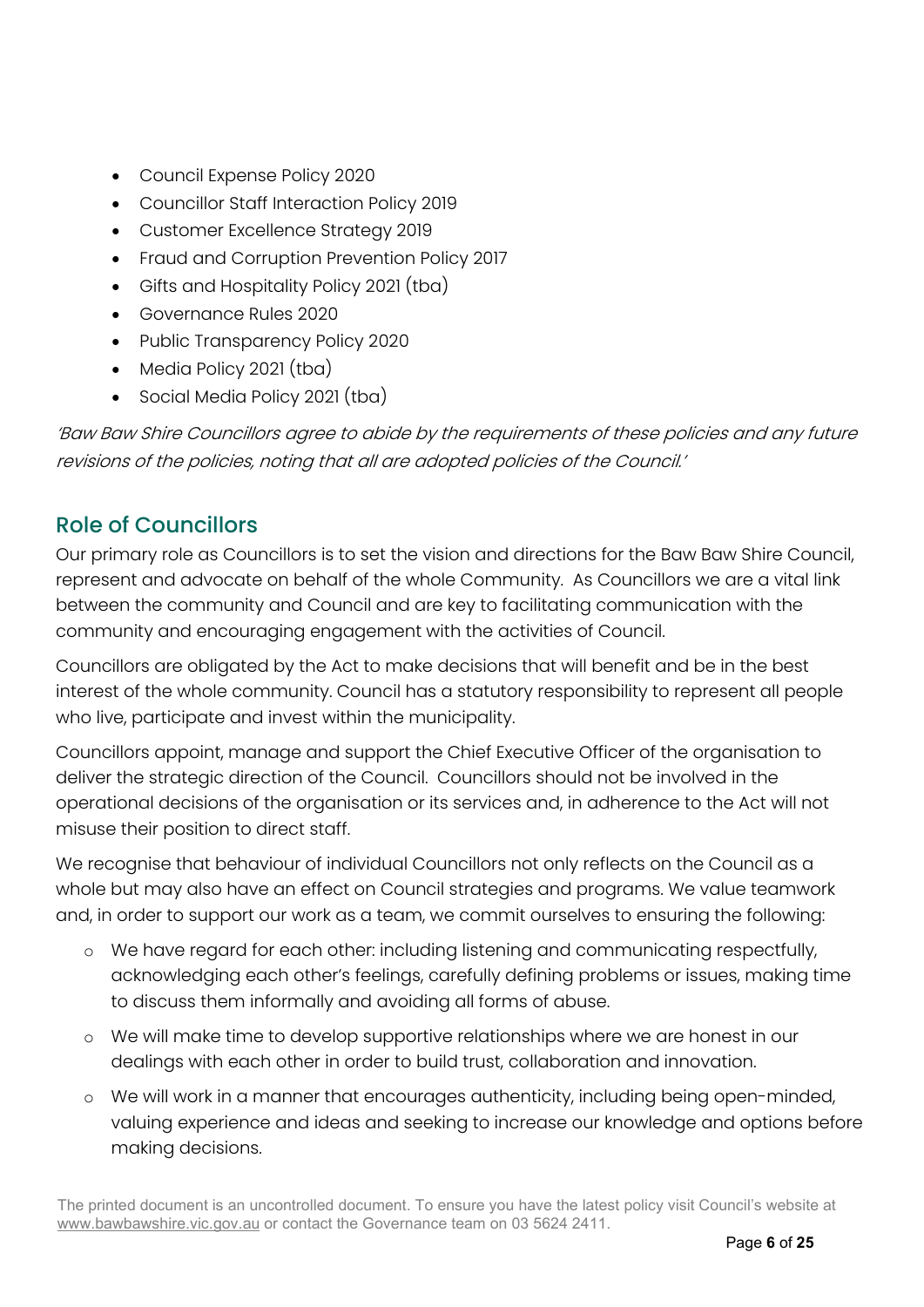# <span id="page-6-0"></span>Role of the Mayor

The Mayor is the elected leader of the Council who is required to provide guidance to Councillors in establishing and promoting appropriate standards of conduct.

A key role of the Mayor is to facilitate good relationships between Councillors, Councillors and the Chief Executive Officer and Council staff. The Mayor sets the tone and style of behaviour, practice and projection of the Council working with, supporting and coordinating the team of Councillors.

The primary roles and responsibilities of the Mayor as defined in Section 18 (1) of the Act are:

- a. chair Council meetings; and
- b. be the principal spokesperson for the Council; and
- c. lead engagement with the municipal community on the development of the Council Plan; and
- d. report to the municipal community, at least once each year, on the implementation of the Council Plan; and
- e. promote behaviour among Councillors that meets the standards of conduct set out in the Councillor Code of Conduct; and
- f. assist Councillors to understand their role; and
- g. take a leadership role in ensuring the regular review of the performance of the Chief Executive Officer; and
- h. provide advice to the Chief Executive Officer when the Chief Executive Officer is setting the agenda for Council meetings; and
- i. perform civic and ceremonial duties on behalf of the Council.

# <span id="page-6-1"></span>Role of the Deputy Mayor

The role of the Deputy Mayor is to give effective support to the Mayor and Councillors during the day-to-day function of Council.

Under section 21 of the Act, the Deputy Mayor must undertake the role of the Mayor if:

- a. the Mayor is unable for any reason to attend a Council meeting or part of a Council meeting; or
- b. the Mayor is incapable of performing the duties of the office of Mayor for any reason, including illness; or
- c. the office of Mayor is vacant.

The Deputy Mayor will also take responsibility for the internal resolution process when the matter relates to the Mayor.

# <span id="page-6-2"></span>Functions of the Chief Executive Officer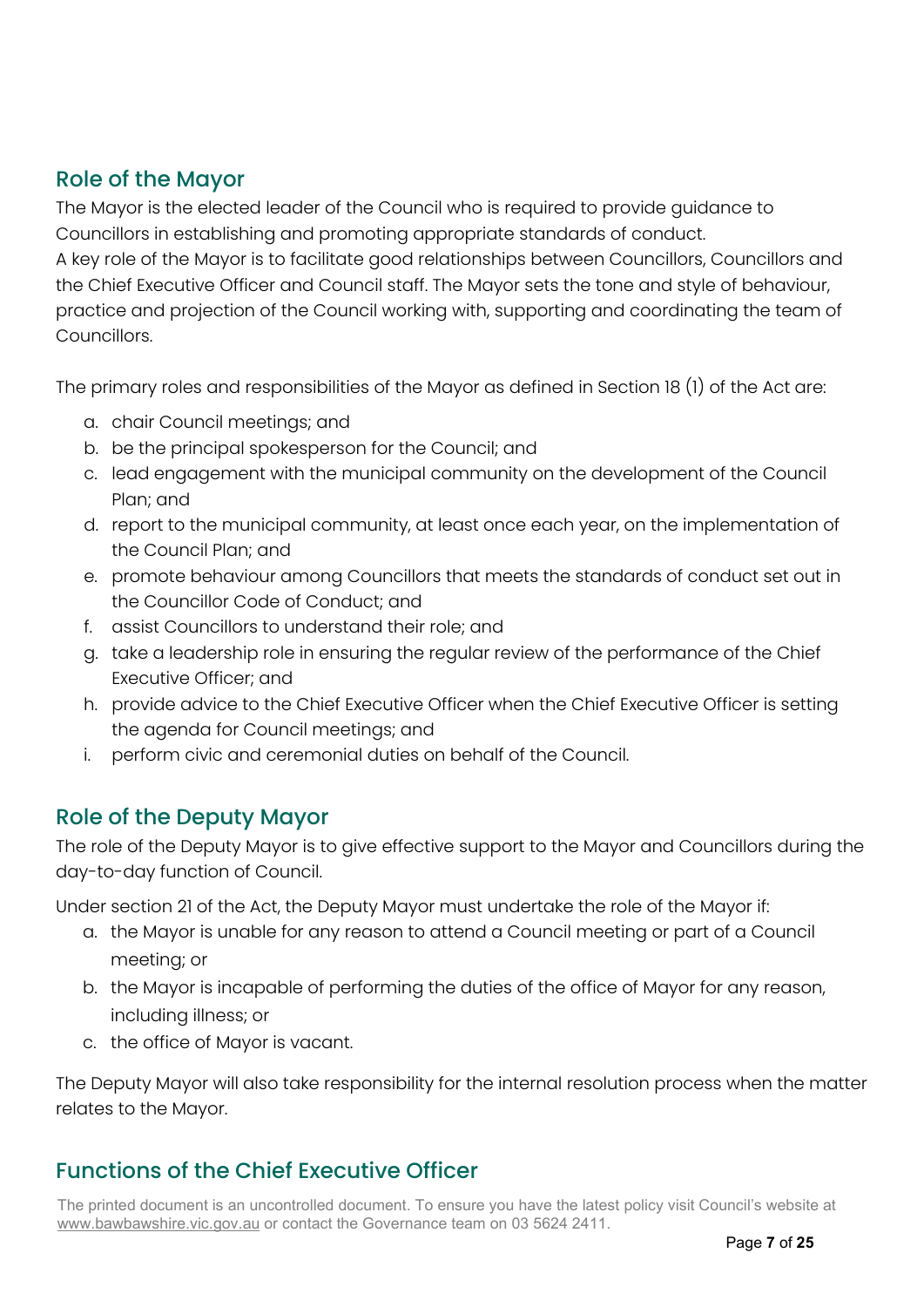The Chief Executive Officer (CEO) has a statutory responsibility under the Act and is accountable to the Mayor and Councillors for delivering Council's strategies and services. The CEO is responsible for the operations of the Council, to provide professional, relevant and timely information and support to the Council.

Section 46 of the Act identifies the functions of the Chief Executive Officer; (1) the Chief Executive Officer is responsible for:

- (a)supporting the Mayor and the Councillors in the performance of their roles; and
- (b)ensuring the effective and efficient management of the day to day operations of the Council.
- (2) this responsibility includes the following—
	- (a)ensuring that the decisions of the Council are implemented without undue delay;
	- (b)ensuring that the Council receives timely and reliable advice about its obligations under this Act or any other Act;
	- (c) supporting the Mayor in the performance of the Mayor's role as Mayor;
	- (d)setting the agenda for Council meetings after consulting the Mayor
	- (e) when requested by the Mayor, reporting to the Council in respect of the implementation of a Council decision;
	- (f) carrying out the Council's responsibilities as a deemed employer with respect to Councillors, as deemed workers, which arise under or with respect to the Workplace Injury Rehabilitation and Compensation Act 2013.

# <span id="page-7-0"></span>Conduct and Behaviour

In addition to the Standards of Conduct established in the Local Government (Governance and Integrity) Regulations 2020, Councillors of Baw Baw Shire Council commit to;

- o acting with integrity;
- o exercising our responsibilities impartially in the interests of the local community;
- o not making improper use of our position to advantage or disadvantage any person;
- o avoiding conflicts between our public duties as Councillors and our personal interests and obligations;
- o acting honestly, and avoiding making oral or written statements or taking actions that may mislead a person;
- o treating all persons with respect and show due respect for the opinions, beliefs, rights and responsibilities of other Councillors, council officers and others;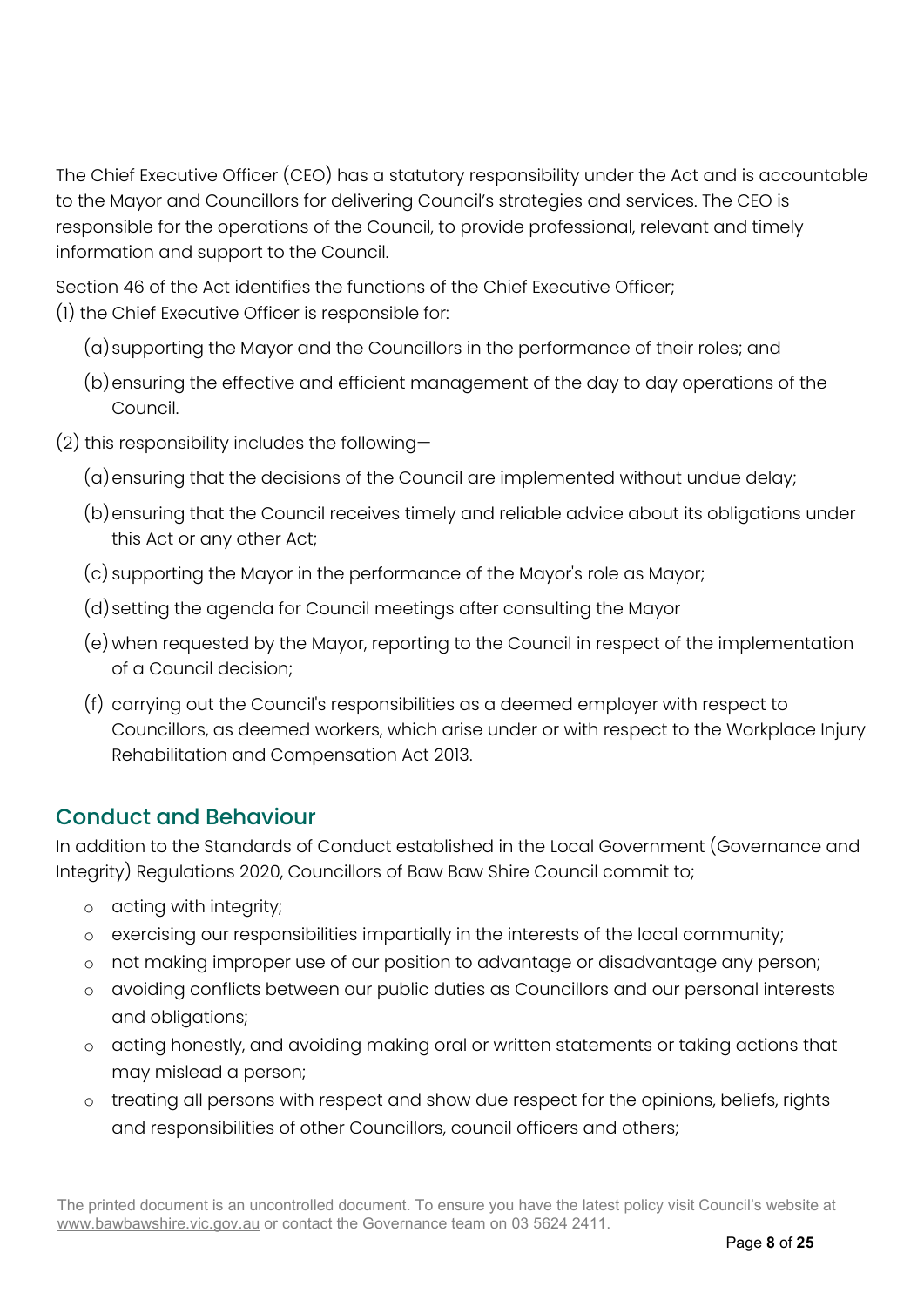- o exercising reasonable care and diligence and submit to lawful scrutiny that is appropriate for our office;
- o ensuring that public resources are used prudently and solely in the public interest;
- o acting lawfully and in accordance with the trust placed in us as elected representatives of the Baw Baw Shire Community;
- o supporting and promoting these principles by leadership and example to ensure the public has confidence in the office of Councillor.

'Baw Baw Shire Councillors agree to fulfill our role as Councillors at all times abiding by the Act and endeavouring to foster positive working relationships between ourselves, the community and staff of Baw Baw Shire.'

# <span id="page-8-0"></span>Directing Council Staff

Councillors will not use their position to influence Council staff in the performance of their public or professional duties to obtain a private benefit for themselves or for somebody else.

Councillors will not take advantage (or seek to take advantage) of their status or position with or of functions they perform for Council in order to obtain a private benefit for themselves or for any other person or body.

Councillors acknowledge and agree to comply with their obligations regarding improper direction and improper influence section 124 of The Act -

A Councillor must not intentionally direct, or see to direct, a member of Council staff:

- (a) in the exercise of a delegated power, or the performance of a delegated duty or function of the Council; or
- (b) in the exercise of a power or the performance of a duty or function exercised or performed by the member as an authorised officer under this Act or any other Act; or
- (c) in the exercise of a power or the performance of a duty or function the member exercises or performs in an office or position the member holds under this Act or any another Act; or
- (d) in relation to advice provided to the Council or a delegated committee, including advice in a report to the Council or delegated committee

# <span id="page-8-1"></span>Decision Making

As representatives of the community, Councillors have a primary responsibility to be responsive to community views and to adequately communicate the attitudes and decisions of Council.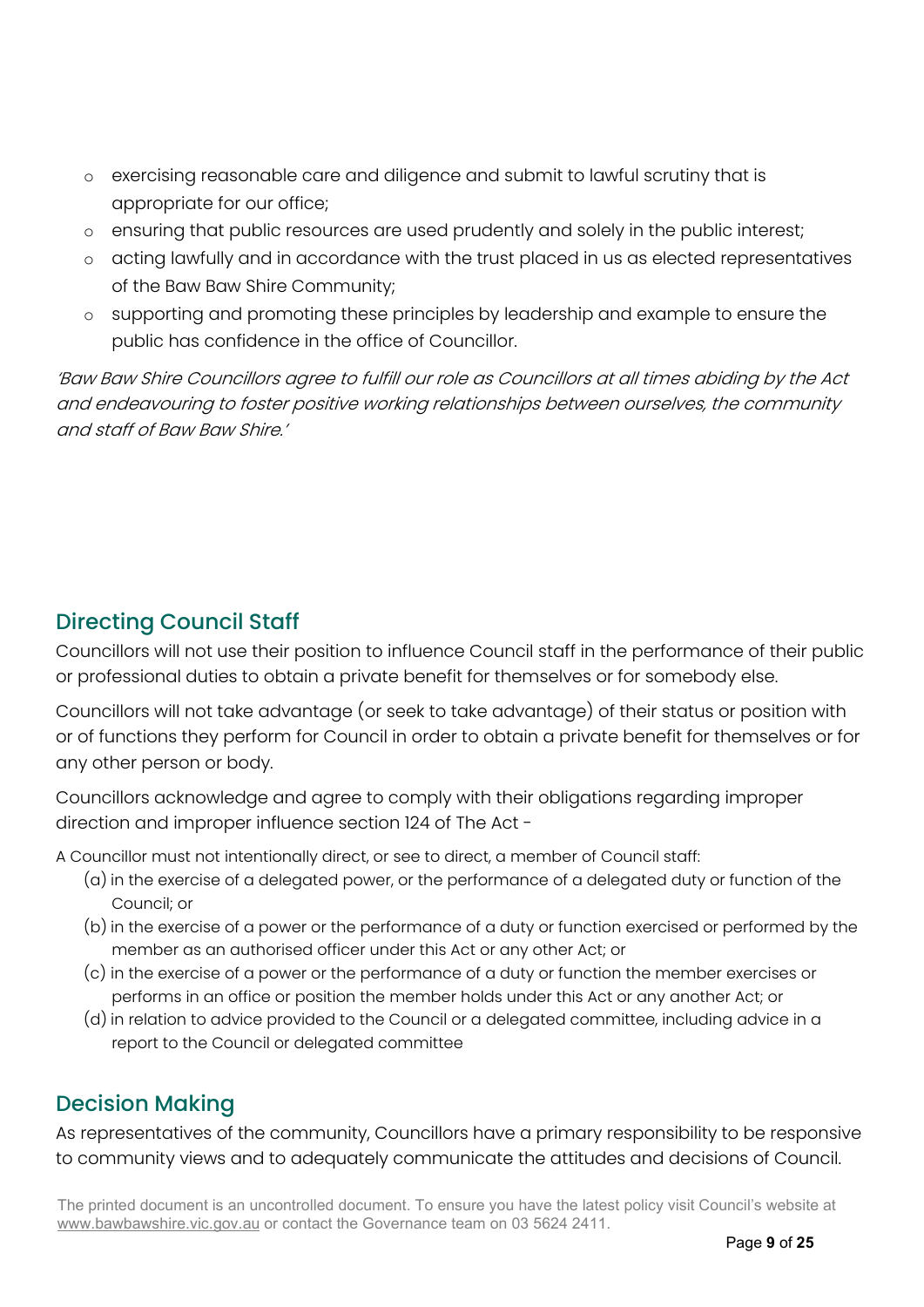There may be times when individual Councillors disagree with a majority decision of Council. Individual Councillors are entitled to express their own independent views, however, this should not be done in a way that reflects negatively on other individual Councillors or the Council as a whole. Councillors will support the decisions made by Council and will not speak against or subvert decisions of Council.

Council will be open and transparent in its decision making and encourage community participation in Council Meetings. To ensure constructive decision-making and communication of Council decisions, Councillors will:

- o Regularly attend meetings of Council, actively and openly participating in the decisionmaking process, striving to be informed to achieve the best outcome for the community.
- o Commit to making all decisions impartially and in the best interests of the community which are fair and unbiased decisions and adhere to the principles of natural justice.
- o Treat all matters on individual merit and base decision making on facts.
- o Respect the views of the individual in debate, however, also accept that decisions are to be based on a majority vote.
- o Consider a person or person's interests which may be affected by a Council decision.
- o Seek approval of Council for leave of absence from council Meetings.
- o Observe Council's Media Policy when speaking to the media about Council decisions.

# <span id="page-9-0"></span>Confidential Information

As Councillors, we will respect the confidentiality of the information we receive in the course of performing our duties and responsibilities. We will not, under any circumstances, intentionally or recklessly disclose electronically, verbally or in writing, information to a third party for as long as it continues to be confidential.

Confidential Information as defined in Section 3 of the Act;

- (a)Council business information, being information that would prejudice the Council's position in commercial negotiations if prematurely released;
- (b)security information, being information that if released is likely to endanger the security of Council property or the safety of any person;
- (c) land use planning information, being information that if prematurely released is likely to encourage speculation in land values;
- (d) law enforcement information, being information which if released would be reasonably likely to prejudice the investigation into an alleged breach of the law or the fair trial or hearing of any person;
- (e) legal privileged information, being information to which legal professional privilege or client legal privilege applies;
- (f) personal information, being information which if released would result in the unreasonable disclosure of information about any person or their personal affairs;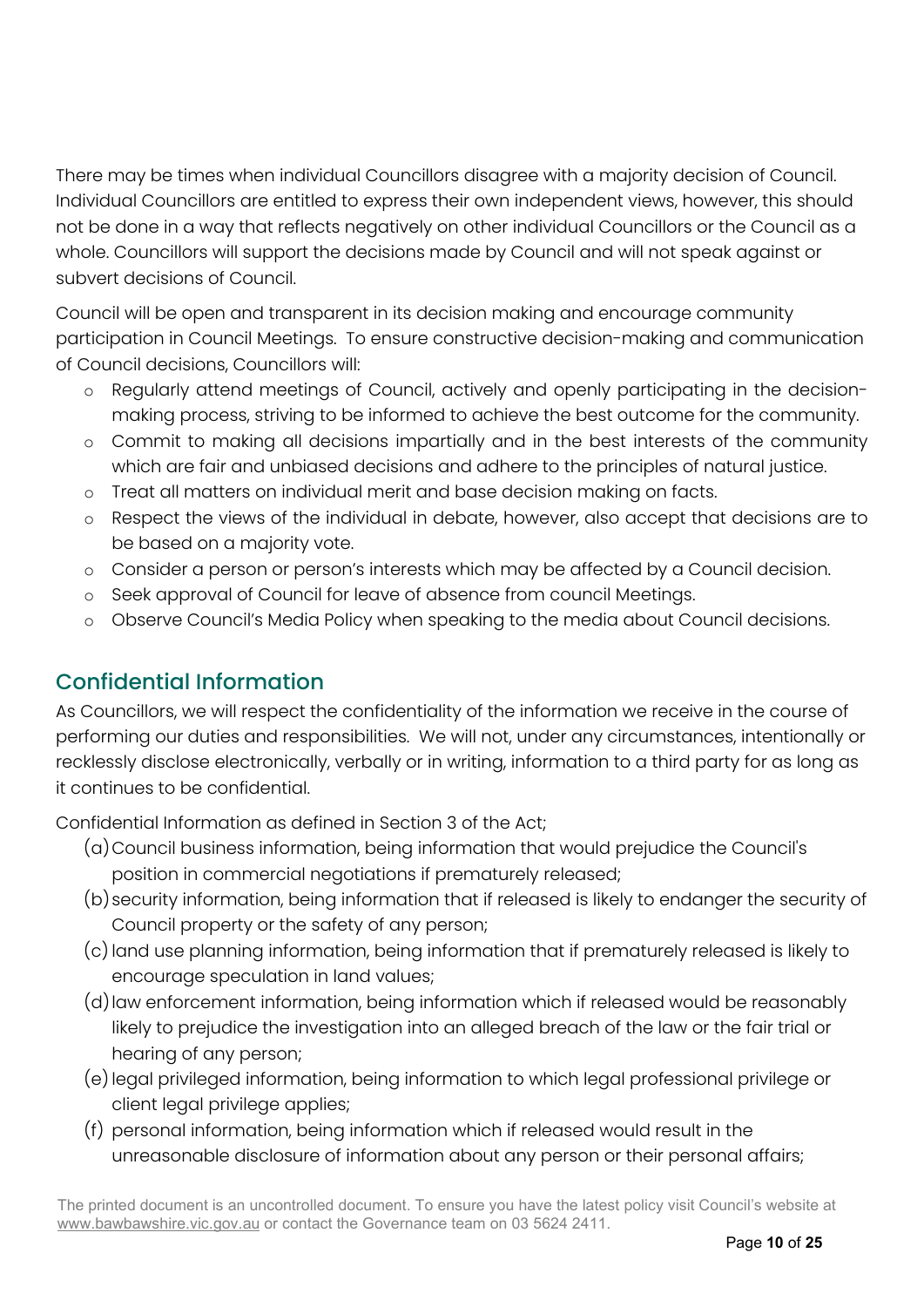- (g)private commercial information, being information provided by a business, commercial or financial undertaking that—
	- (i) relates to trade secrets; or
	- (ii) if released, would unreasonably expose the business, commercial or financial undertaking to disadvantage;
- (h) confidential meeting information, being the records of meetings closed to the public under section  $66(2)(a)$ ;
- (i) internal arbitration information, being information specified in section 145;
- (j) Councillor Conduct Panel confidential information, being information specified in section 169;
- (k) information prescribed by the regulations to be confidential information for the purposes of this definition;
- (l) information that was confidential information for the purposes of section 77 of the Local Government Act 1989;

'We acknowledge the requirements of Section 125 of the Act in relation to Confidential Information.'

# <span id="page-10-0"></span>Misuse of Information

As Councillors we will not misuse our position to gain or attempt to gain, directly or indirectly, information that will advantage ourselves or any other person.

We recognise the 10 Information Privacy Principles of the Privacy and Data Protection Act 2014 regarding the access, use and release of personal information. We will comply with Council policies relating to accessing Council information.

# <span id="page-10-1"></span>Media and Social Media

As Councillors we will ensure that the messages communicated through the media are clear and consistent, and positively portray the Council.

The Mayor will provide official comment to the media on behalf of Council on all matters in relation to the Council and its decisions. The Mayor may request another Councillor or the Chief Executive Officer to make official comment on behalf of the Council, where appropriate.

As individual Councillors, we are entitled to express our own independent views through the media, however we will make it clear that any unofficial comment is our own personal view and does not represent the position of the Council as a whole.

Councillors are aware that the use of social media exposes Council and Councillors to legal and reputational risk. When using social media, Councillors need to have at the forefront of their minds their obligations under the Code of Conduct. The Code of Conduct applies to online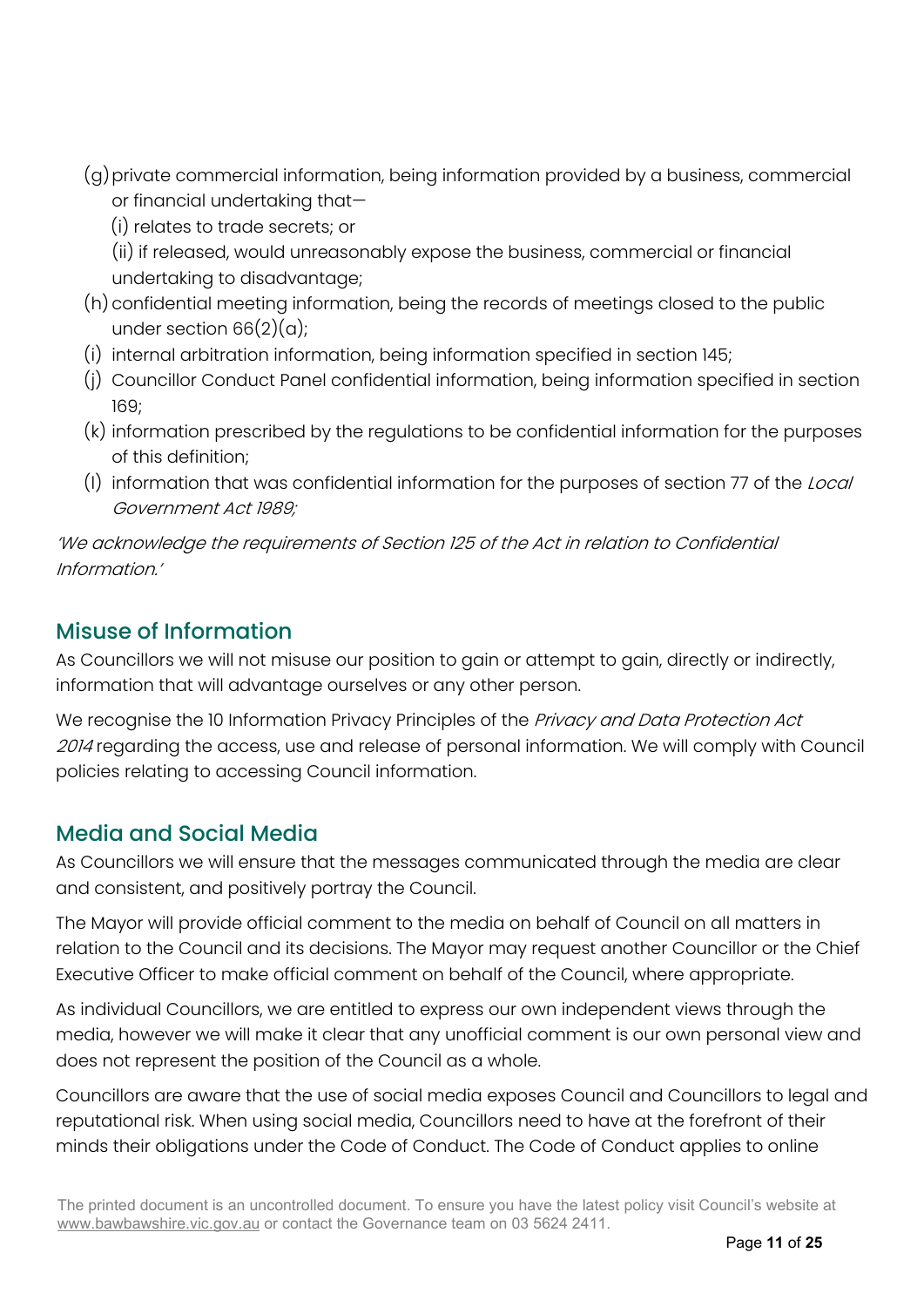activity in the same way it does to other written or verbal communications. Council has provided the Queensland Councillor Social Media Guide as a resource for Councillors to follow.

Additional detail can be obtained from Council's Media Policy and Social Media Policy.

'We undertake to comply with Council's Media and Social Media Policies and respect the functions of the Mayor and Chief Executive Officer to be the spokespeople for the Council in accordance with our policies.'

### <span id="page-11-0"></span>Use of Council Resources

In accordance with current Council policy and practice, Council resources, including office and hospitality facilities, support staff, equipment/services, merchandise and stationery are provided or made available to Councillors for normal Council business and are therefore not to be used in connection with any other activities.

This includes:

- o maintaining appropriate security over Council property, facilities and resources; and adhering to any guidelines or policies that have been established for the use of Councillor resources and facilities;
- o not using public funds or resources in a manner that is improper or unauthorised;
- o not using Council resources, including staff, equipment and/or intellectual property for electoral or other purposes;
- o ensuring that all expense claims are accurate, are supported by the relevant documentation and strictly relate to Council business.

A Councillor will seek authorisation from the Council through the Mayor prior to using public funds or resources for any purposes that is not a standard/regular practice or likely to incur expenditure that may not be deemed an acceptable use by the broader community. The Council Expense Policy provides further guidance on the use of council resources.

# <span id="page-11-1"></span>**Gifts**

Councillors may occasionally be offered gifts or other hospitality. Councillors should avoid situations giving rise to the appearance that a person or body, through the provision of gifts, benefits or hospitality of any kind, is attempting to secure favourable treatment.

Councillors must be aware of their responsibilities relating to Gifts, Hospitality & Donations. For transparency and accountability purposes, gifts will be recorded in the Gift Register whether they are accepted, not accepted or returned.

Gifts exceeding \$500 may under Section 128 of the Act create a Material Conflict of Interest. Division 10 of the Act outlines requirements for campaign donations.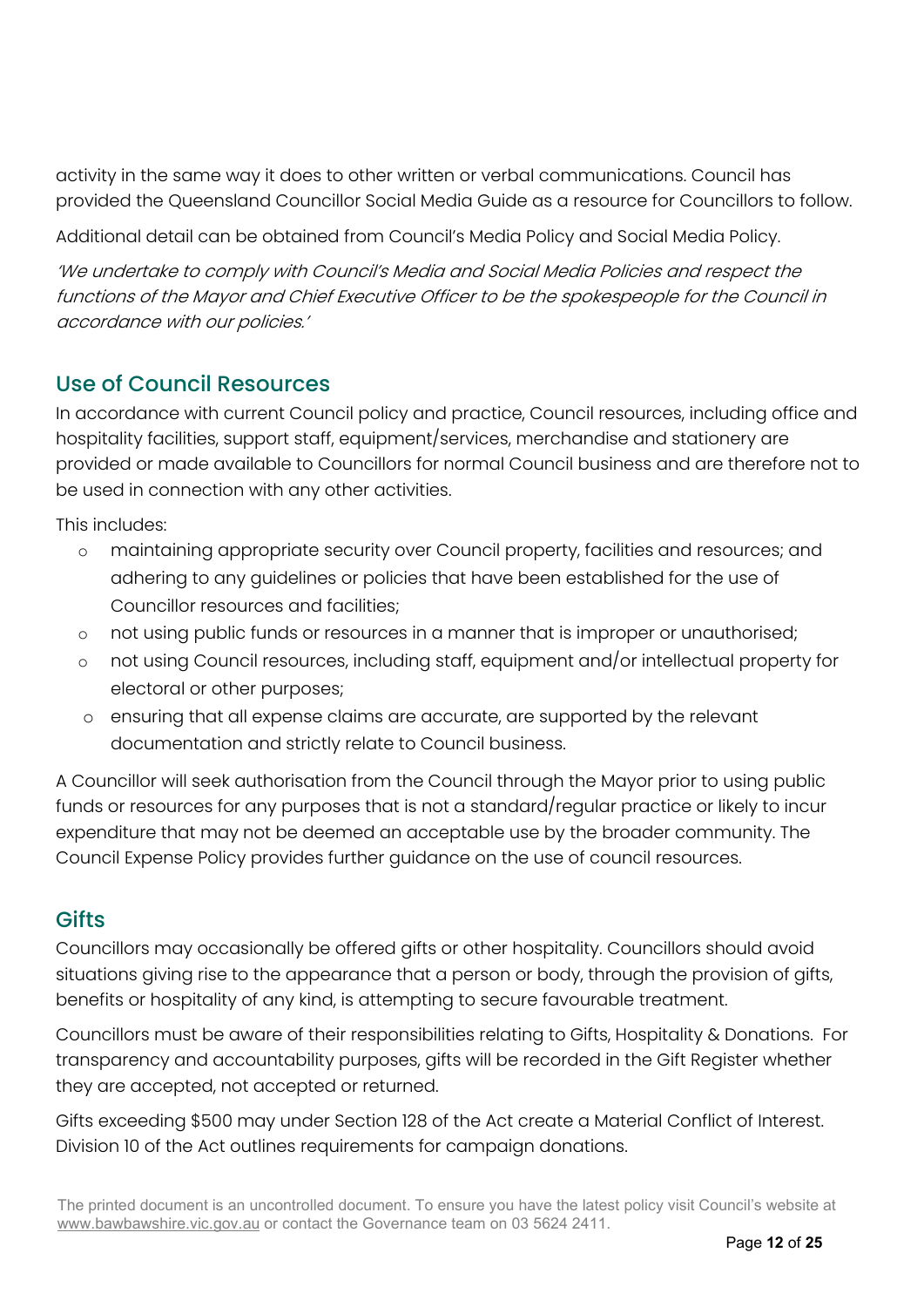Section 138 of the Act requires Council to adopt a Councillor Gift Policy. This policy provides further guidance on Gifts including procedures for declaring gifts, prohibited gifts and details required for the gift register.

# <span id="page-12-0"></span>Child Safety

Council has adopted its Child Safe Policy and Child Safety has been included in the mandatory Councillor induction program. Council prides itself on being a child safe organisation and has zero tolerance for child abuse. Council adheres to the Victorian and National Child Safe Standards and related legislation.

As Councillors we affirm the Statement of Commitment to Child Safety:

'Baw Baw Shire Council is committed to providing and actively promoting a safe environment for children. Council has zero tolerance towards child abuse, and is committed to protecting the physical, emotional, cultural and social wellbeing of all children. Council has policies and systems to protect children, and all allegations and safety concerns will be treated seriously. Baw Baw Shire Council acknowledges that children's safety is a whole of community responsibility and is everyone's business.'

As Councillors we will respect, listen to and promote the rights of children and ensure behaviour and interactions with children are age appropriate, respectful and adhere to the behavioural expectations outlined in the Child Safe Standards.

# <span id="page-12-1"></span>Conflict of Interest

As Councillors we are committed to making all decisions impartiality and with the best interests of the whole community. Regarding conflicts of interest, we will comply with all the provisions of the Act in Sections 127 and 128 of the Act and Council's Governance Rules. We agree to be bound by the disclosure of conflict of interest requirements of Sections 130 and 131 of the Act and Councils Governance Rules.

In addition to the requirements of The Act, Councillors will:

- (a) recognise that the legal onus to determine whether a conflict of interest exists rests entirely with each individual Councillor;
- (b)give early consideration and notify the Mayor as well as the Chief Executive Officer on whether a conflict of interest exists on any matter to be considered at a Council meeting/briefing, Delegated Committee or Advisory Committee of which the Councillor is a member;
- (c) notify, as soon as possible, the Mayor or the Committee Chair if they consider that they are unable to vote on a matter because of a conflict of interest.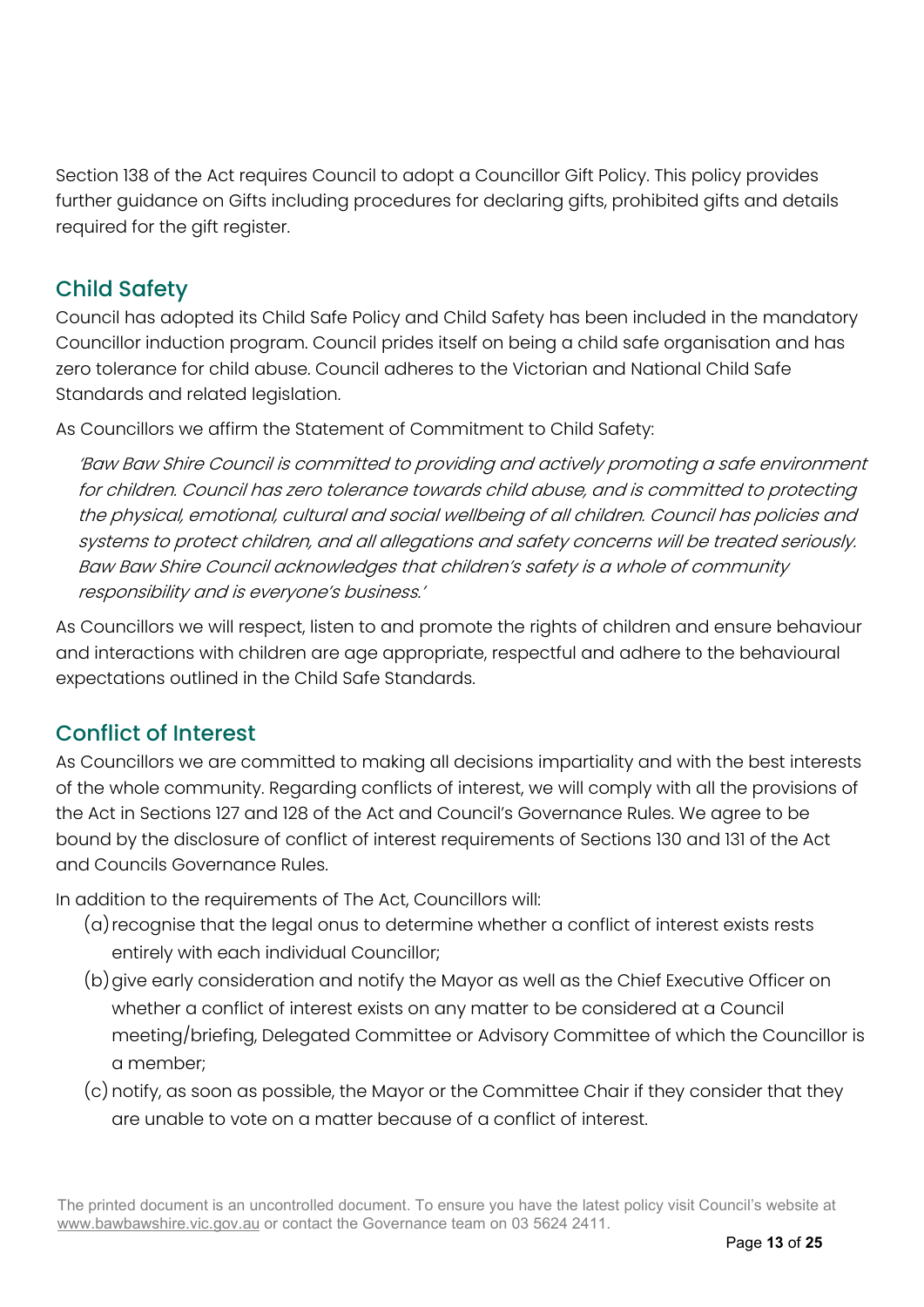# <span id="page-13-0"></span>Elections and State/Federal Nominations

Council's election period policy, contained within its Governance Rules, provides direction in relation to decision making, use of Council resources, attendance at events and media protocols during the election period. Neither the Council logo nor Council stationery will be used by Councillors in any way that relates to the election.

Councillors will follow any guidelines issued in relation to Candidature of Councillors in State or Federal Elections. Once pre-selected, a Council will inform the CEO and Mayor in writing. A Councillor will take leave of absence once an election is called until such time as the election result is declared. During this time the Councillor is still entitled to receive their Councillor Allowance.

# <span id="page-13-1"></span>Dispute Resolution

### Community Member/Staff Complaints

A code of conduct complaint is a complaint that shows or tends to show conduct on the part of a Councillor or the exercise of their functions as a Councillor that, if proven, would constitute a breach of this code or policies relating to this code.

A code of conduct complaint must be made within three months of the alleged conduct occurring or within three months of the complainant becoming aware of the alleged conduct. A complaint made after three months may only be accepted if the Chief Executive Officer or their delegate, is satisfied that the allegations are serious and compelling.

All code of conduct complaints are to be made to the Chief Executive Officer in writing. This clause does not operate to prevent a person from making a complaint to an external agency

The Chief Executive Officer may decide to take no action in relation to a code of conduct complaint about a councillor, where;

- o they consider that no action is warranted in relation to the complaint; or
- o if the complaint is deemed frivolous, vexatious, misconceived or lacking in substance; or
- o relates to a matter the substance of which has previously been considered and addressed by the council and does not warrant further action; or
- o the complaint is not made in a way that would allow the alleged conduct and any alleged breaches of the council's code of conduct to be readily identified

Where the Chief Executive Officer decides to take no action in relation to a code of conduct complaint about a Councillor, the Chief Executive Officer must give the complainant reasons in writing for their decision within 21 days of receipt of the complaint and this shall finalise the consideration of the matter under these procedures.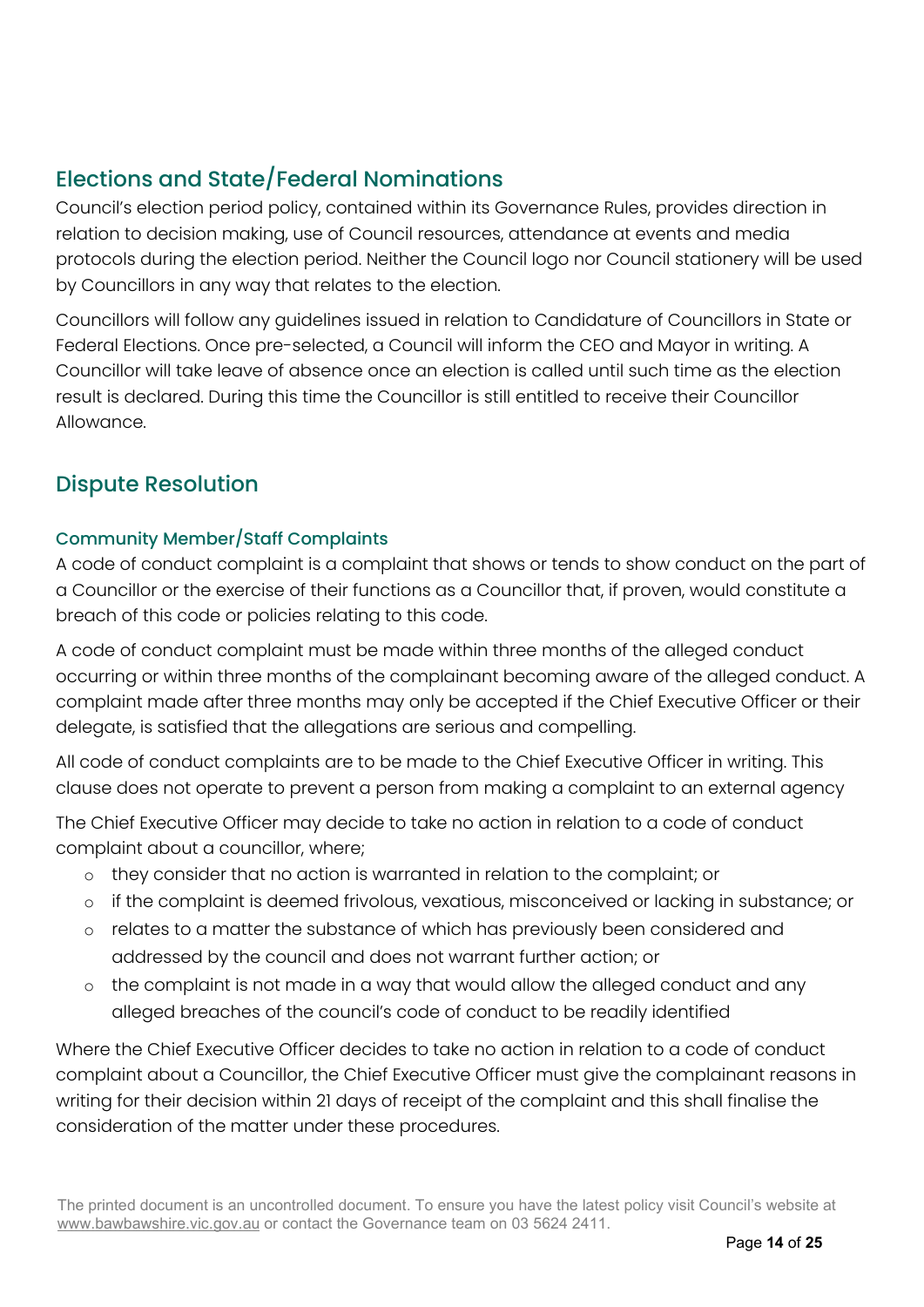Where the Chief Executive Officer considers it to be practicable and appropriate to do so, the Chief Executive Officer may seek to investigate the matter or refer the matter to the Councillor Conduct Officer or to an external agency.

The Chief Executive Officer will make a recommendation to the Mayor for actions to be taken. Where the complaint involves the Mayor the Chief Executive Officer to the deputy mayor. The Chief Executive Officer will recommend that the complaint is resolved by the Mayor using means such as, but not limited to;

- o counselling;
- o training;
- o mediation;
- o informal discussion;
- o a voluntary apology;
- o an undertaking not to repeat the offending behaviour;
- other measures as deemed necessary by the Chief Executive Officer in consultation with the Mayor or Mayors delegate.

The resolution of a code of conduct complaint under this clause is not to be taken as a determination that there has been a breach of the council's code of conduct. Where the code of conduct complaint is resolved to the satisfaction of the Chief Executive Officer, the complainant will be notified in writing of the steps taken to resolve the complaint within 21 days of receipt of the complaint and this shall finalise the consideration of the matter under these procedures.

#### Complaints between Councillors

This dispute resolution process is intended to be used:

- when Councillors have been unable to resolve an interpersonal conflict and where the situation is unduly affecting the operation of the Council; or
- 2. to manage complaints or concerns regarding the behaviour of Councillors from the public or Council staff.

It is not intended to resolve differences in policy or decision-making, which are appropriately resolved through discussion and voting in Council and Delegated Committee Meetings.

Where the dispute arises from a complaint generated by a member of the public or Council staff, access to the dispute resolution process under this code is as determined by the Chief Executive Officer. Members of the public or Council staff cannot make application for an internal arbitration process or Councillor Conduct Panel.

Baw Baw Shire Councils dispute resolution process comprises the following components:

- 1) Self-Resolution
- 2) Mayoral Negotiation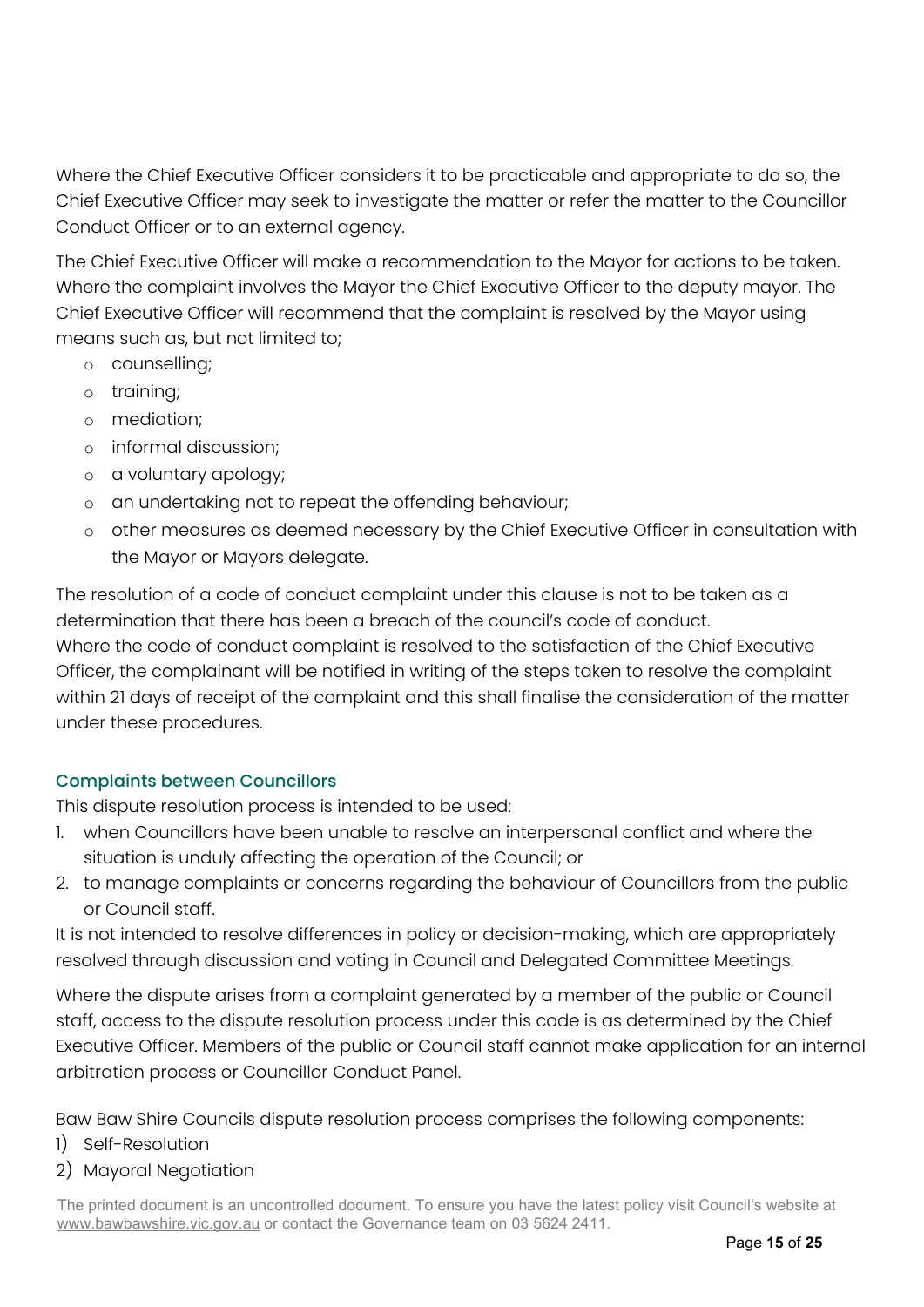#### 3) External Mediation

#### Self-Resolution

Before commencing any formal dispute resolution process, the Councillors who are parties to a dispute are expected to use their best endeavours to resolve the matter in a courteous and respectful manner between themselves. Councillors will take personal responsibility and endeavour to resolve their differences in an informal manner recognising that they have been elected to represent the best interests of the community.

#### Mayoral Negotiation

If the informal resolution process between the Councillors is unsuccessful, the Mayor should be involved as soon as practically possible to convene a meeting of the parties.

A dispute referred for Mayoral negotiation may relate to:

- o an interpersonal conflict between Councillors where the conflict is or is likely to affect the operations of the Council; or
- o an alleged contravention of the Councillor Code of Conduct.

The party requesting the Mayoral negotiation meeting is to provide the Mayor with the name of the other Councillor and the details of the dispute in writing. The written request is to indicate that it is for a "Mayoral negotiation" dispute resolution process. Where the request relates to an alleged contravention of the Councillor Code of Conduct, the request must:

- o specify the name of the Councillor alleged to have contravened the Code;
- o specify the provision(s) of the Code that is alleged to have been contravened;
- o include evidence in support of the allegation;
- o name the Councillor appointed to be their representative where the request is made by a group of Councillors; and
- o be signed and dated by the requestor or the requestor's representative.

Within 5 working days of receipt of the complaint, the Mayor will:

- o provide written acknowledgment of receipt of the complaint to the Complainant;
- o provide a copy of the complaint to the Councillor concerned; and
- o attempt to facilitate a resolution and convene a meeting

The Mayor may call upon the Councillor Conduct Officer (CCO) for advice and guidance at this point in the process.

The role of the Mayor at the meeting is to provide guidance to Councillors about what is expected of a Councillor including in relation to the role of a Councillor under section 28 of the Act and the Councillor Code of Conduct.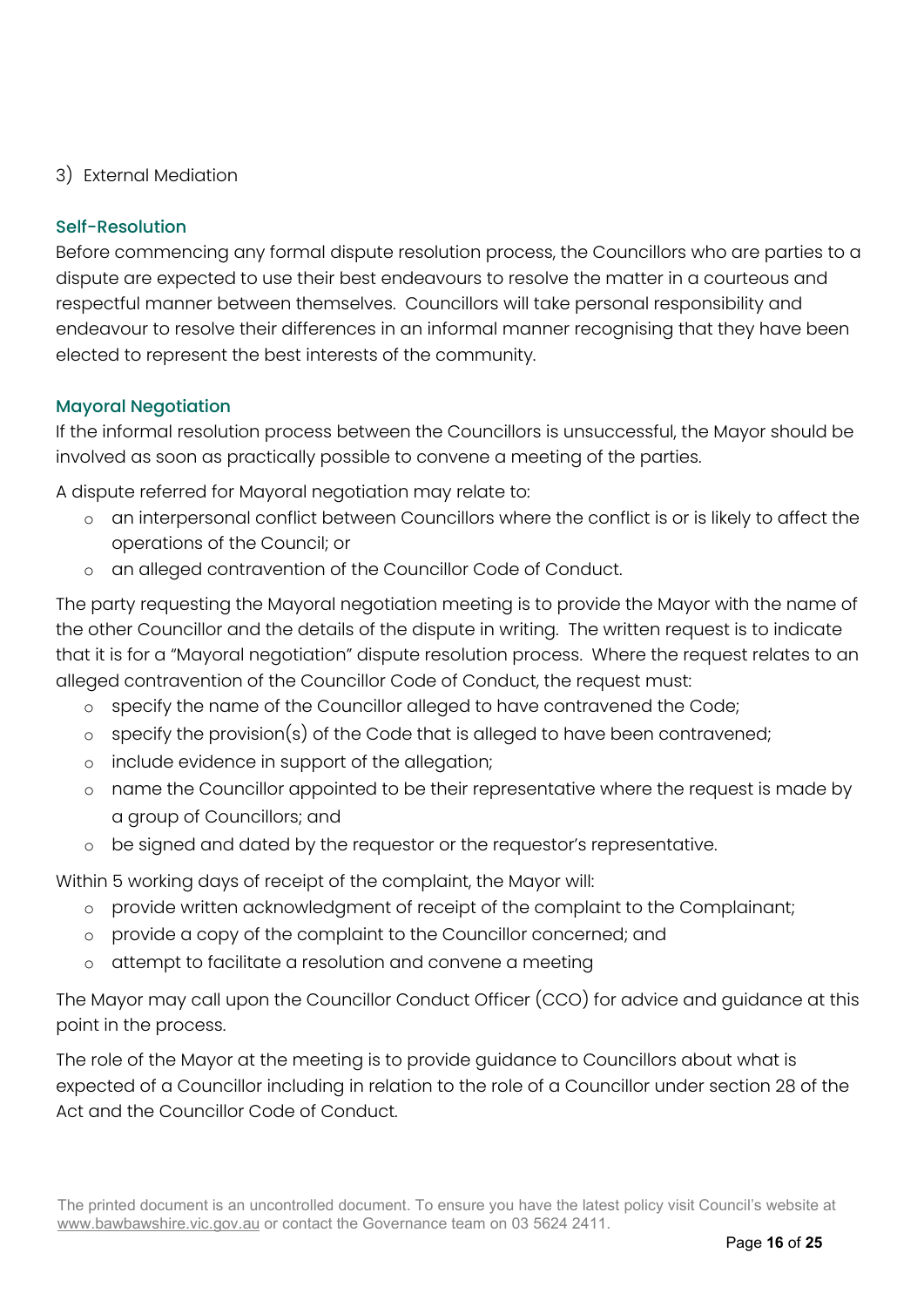The Mayor is to document any agreement reached at the meeting. Copies of the agreement are to be provided to both parties. Where one party does not comply with the agreement, the other party has recourse to external mediation.

If the parties cannot resolve the dispute at the meeting, a further meeting may be convened with the consent of both parties. Where the dispute remains unresolved, the parties should progress to external mediation or make application for internal arbitration.

If a dispute involves the Mayor, the Deputy Mayor will facilitate the meeting and fulfill the requirements of the Mayor.

#### External Mediation

If reconciliation of the dispute is not possible after Mayoral negotiation, either party may seek the Mayor approval to engage an external mediator to resolve the dispute, preferably with the active support of the parties to the dispute, who must be informed of such a decision in any circumstance.

The applying Councillor is to submit a written application to the CCO setting out the name of the Councillor and the details of the dispute. The applying Councillor is to indicate that the application is for an "external mediation", and must:

- o specify the name of the Councillor alleged to have contravened the Code;
- o specify the provision(s) of the Code that is alleged to have been contravened;
- o include evidence in support of the allegation;
- o name the Councillor appointed to be their representative where the application is made by a group of Councillors; and
- o be signed and dated by the applying Councillor.

The applying Councillor is to notify the other party of the request and provide them with a copy of the application either at the same time that it is submitted to the CCO or as soon as practical thereafter.

The CCO is to engage the services of an external mediator to conduct the mediation at the earliest practicable opportunity. The mediator is to document any agreement reached at the meeting. Copies of the agreement are to be provided to both parties.

Note: If the complaint is considered a breach of the 'prescribed standards' in the Local Government (Governance and Integrity) Regulations 2020. or serious misconduct a Councillor, a group of Councillors, or Council by Resolution may at any time during these processes, and within three months of the complaint occurring, make an application for an 'internal arbitration process' (ref S143 of the Act) or within 12 months application for a 'Councillor Conduct Panel' (ref S154 of the Act) whether or not the dispute has been the subject of the processes of "selfresolution", "mayoral negotiation" or "external mediation".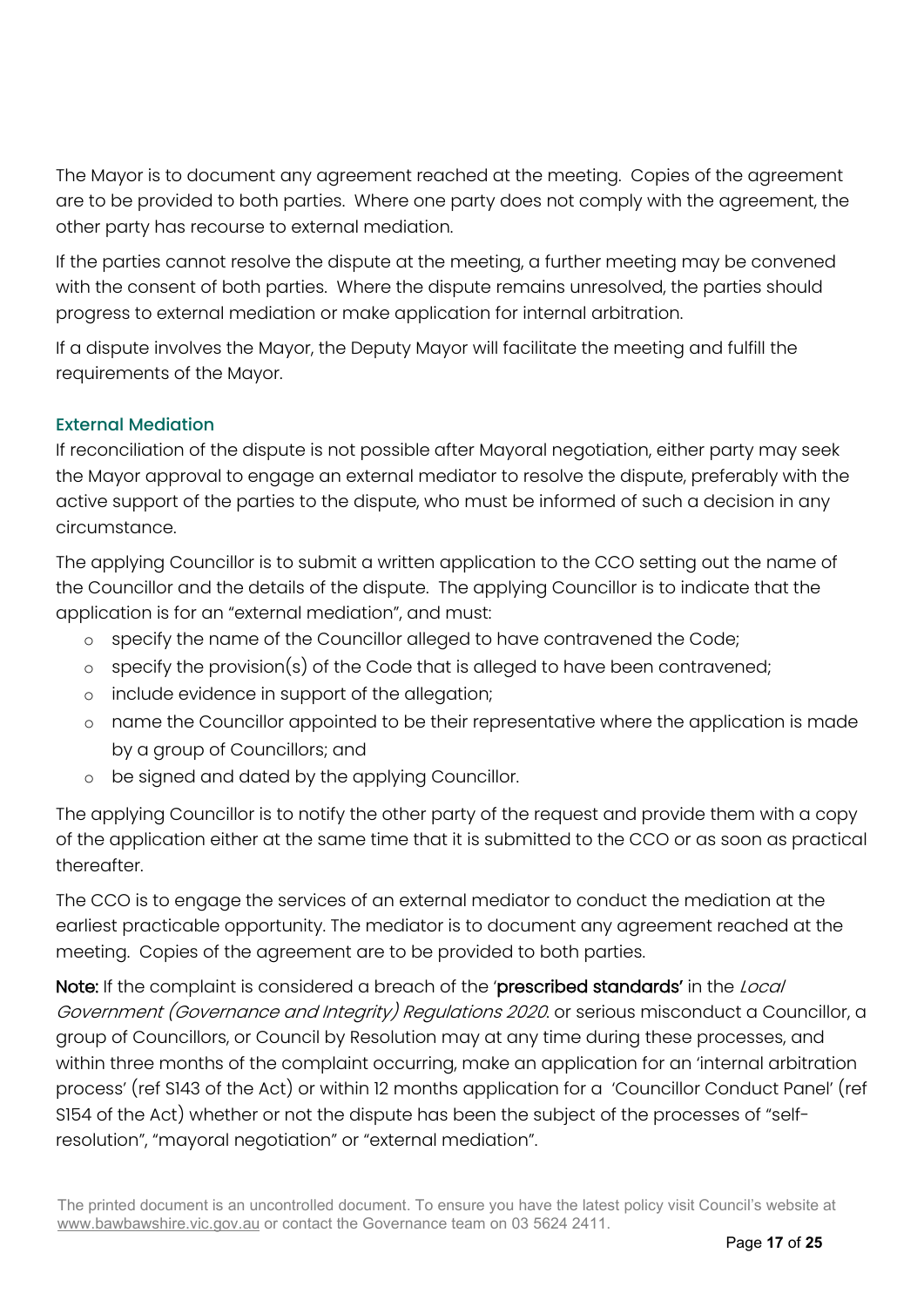# <span id="page-17-0"></span>Allegations Relating to Misconduct

Where there are allegations of misconduct or serious misconduct application for an internal arbitration process (misconduct) or Councillor Conduct Panel (serious misconduct) is required. Application can be made by;

- o the Council following a Council Resolution; or
- o a Councillor; or
- o a group of Councillors; or
- o the Chief Municipal Inspector for a Councillor Conduct Panel.

In making the application for an Internal Arbitration Process, the application must be made within three months of the alleged misconduct occurring. In relation to applications for a Councillor Conduct Panel the period of time is within 12 months of the alleged serious misconduct occurring.

### Internal Arbitration Process (Misconduct)

An application under section 143 must be given to the Principal Councillor Conduct Registrar in the manner specified by the Principal Councillor Conduct Registrar in any guidelines published under section  $149(1)(c)$ .

Internal arbitration will involve the Principle Councillor Conduct Register (who is appointed by the Minister) making a determination to appoint an arbiter to investigate and make a finding in the matter.

The prescribed process for an application for internal arbitration must include:

- o the name of the Councillor alleged to have breached the standards of conduct; and
- o the clause of the standards of conduct that the Councillor is alleged to have breached; and
- o the misconduct that the Councillor is alleged to have engaged in that resulted in the breach; and
- o after receiving an application under section 143 of the Act, the Councillor Conduct Officer provides the application to the Councillor who is the subject of the application.

The Principal Councillor Conduct Registrar, after examining an application under section 143, must appoint an arbiter to the Council to hear the matter if the Principal Councillor Conduct Registrar is satisfied that the application is not frivolous, vexatious, misconceived or lacking in substance and there is sufficient evidence to support an allegation of a breach of the Councillor Code of Conduct as specified in the application.

Information provided to an arbiter or produced by an arbiter for the purpose of an internal arbitration process, other than the findings and the reasons, is confidential information.

An arbiter appointed to hear a matter subject to an application must: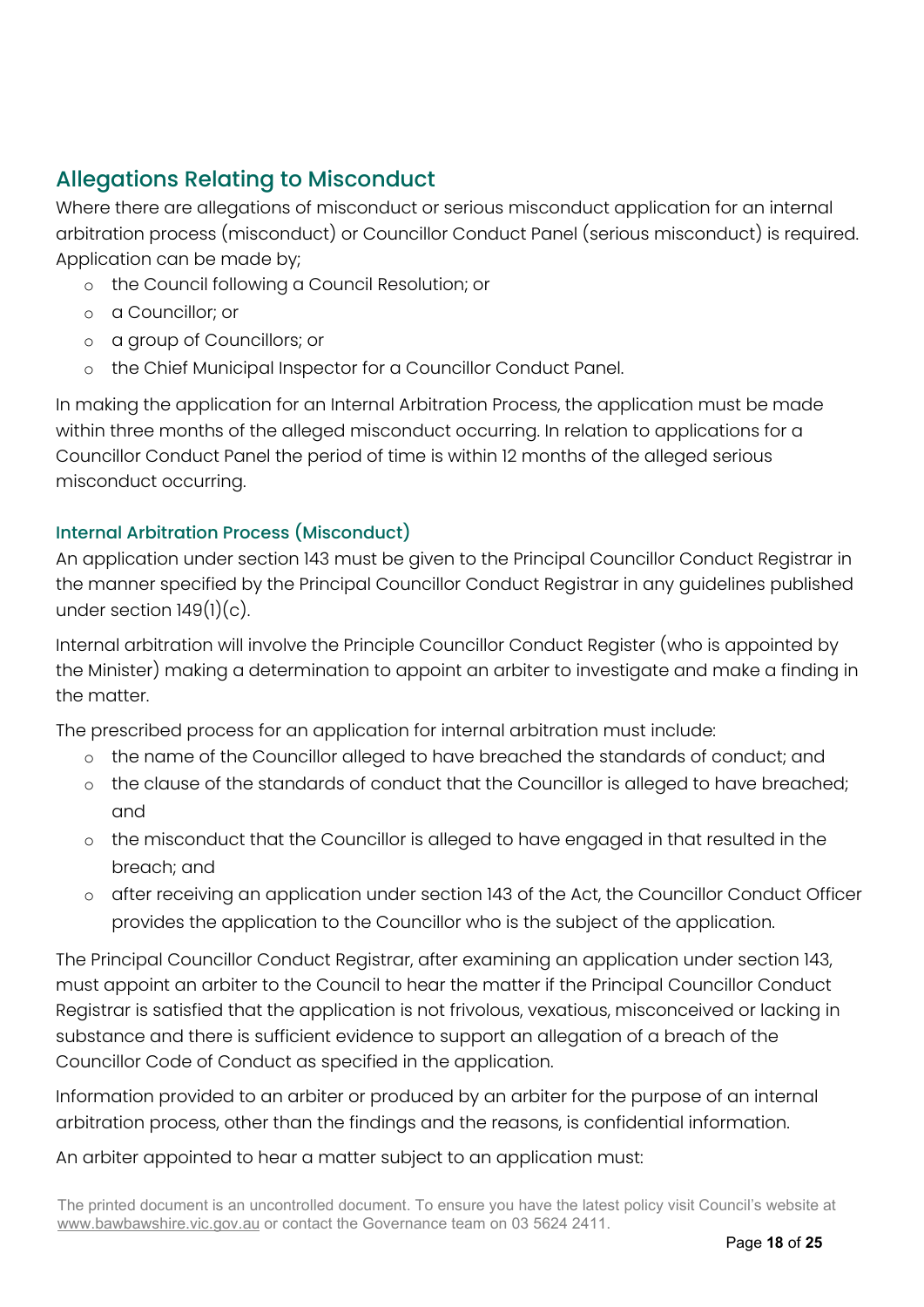- o conduct the hearing with as little formality and technicality as the proper consideration of the matter permits; and
- o ensure that the hearing is not open to the public.

An arbiter may hear each party to the matter in person or solely by written or electronic means of communication and is not bound by the rules of evidence and may be informed in any manner the arbiter sees fit. The arbiter may at any time discontinue the hearing if the arbiter considers that the application is vexatious, misconceived, frivolous or lacking in substance, or the applicant has not responded, or has responded inadequately, to a request for further information.

If after completing the internal arbitration process, the arbiter determines that a Councillor has failed to comply with the prescribed standards of conduct, the arbiter may make a finding of misconduct against the Councillor. If the arbiter makes a finding of misconduct, the arbiter may under Section 147(2) of the Act do any one or more of the following;

- $(a)$  direct the Councillor to make an apology in a form or manner specified by the arbiter;
- (b)suspend the Councillor from the office of Councillor for a period specified by the arbiter not exceeding one month;
- (c) direct direct that the Councillor be removed from any position where the Councillor represents the Council for the period determined by the arbiter;
- (d) direct direct that the Councillor is removed from being the chair of a delegated committee for the period determined by the arbiter;
- (e)direct a Councillor to attend or undergo training or counselling specified by the arbiter.

If, at any time before, during or after the hearing of an application for an internal arbitration process, the arbiter believes that the conduct that is the subject of the application for an internal arbitration process appears to involve serious misconduct and would more appropriately be dealt with as an application under section 154 of the Act, the arbiter must refer the matter in writing to the Principal Councillor Conduct Registrar.

A copy of the arbiter's decision and statement of reasons must be tabled at the next Council meeting after the Council received the copy of the arbiter's decision and statement of reasons and recorded in the minutes of the meeting. If the arbiter's decision and statement of reasons contains any confidential information, the confidential information must be redacted from the copy tabled.

### <span id="page-18-0"></span>No Applications during Election Period

An application cannot be made for an internal resolution procedure during the election period for a general election. Any internal resolution procedure that is in progress is to be suspended during the election period for a general election.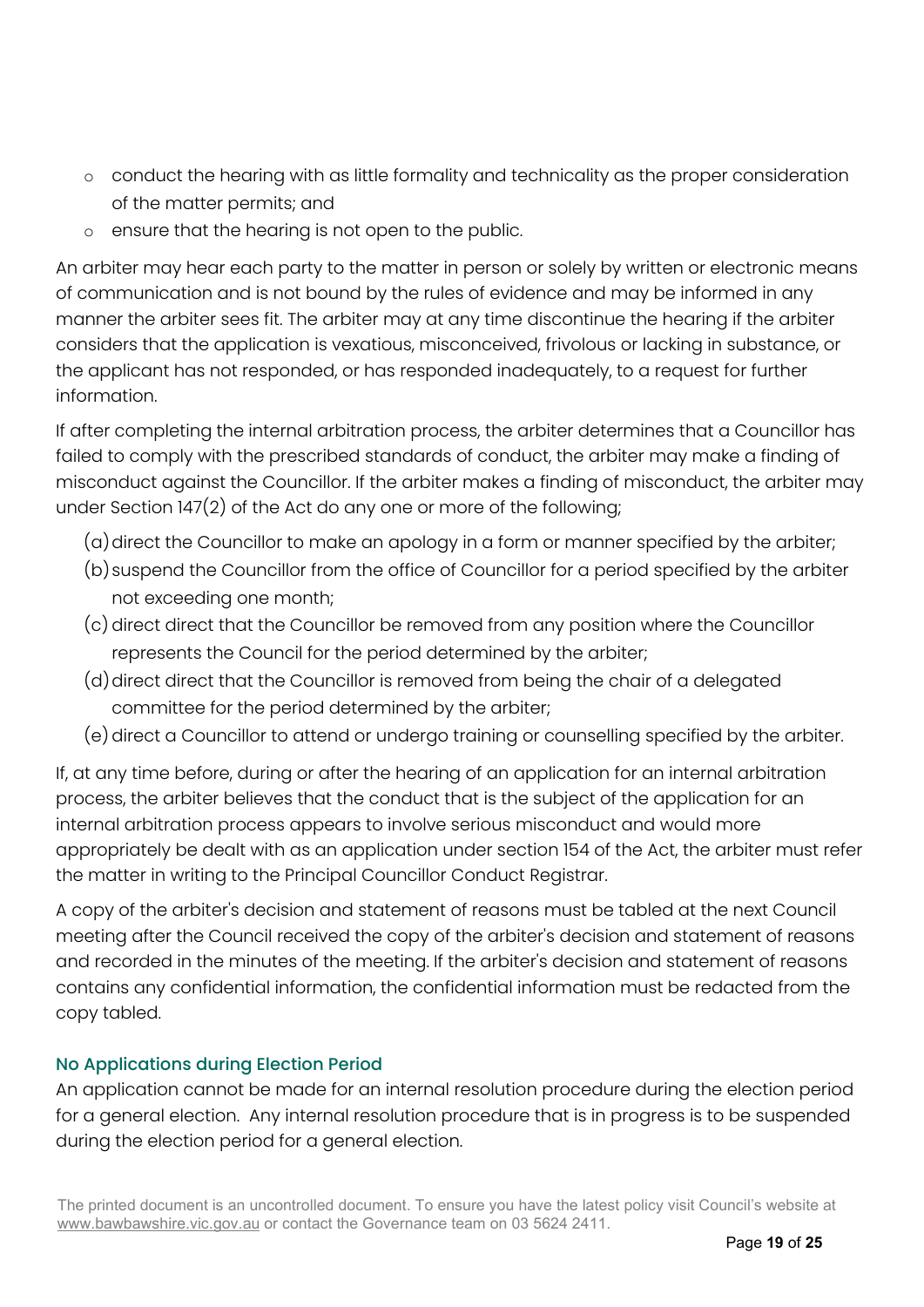If the respondent to an application for an internal resolution procedure is not returned to office as a Councillor in the election, the application lapses. If the respondent is returned to office in the election, the application may resume if:

- o the application was made by the Council and the Council so resolves; or
- o the application was made by a group of Councillors and anyone (or more) of those Councillors who has been returned to office wishes to proceed with the application; or
- o the applicant (individual Councillor) is returned to office and wishes to proceed with the application.

### Councillor Conduct Panel (serious misconduct)

The Principal Councillor Conduct Registrar manages the establishment of Councillor Conduct Panels. All applications (supported with evidence) to establish a panel to hear allegations of serious misconduct must go to the registrar. Serious misconduct is defined in Section 3 Definitions of the Act. The panel must be established if the registrar is satisfied that the application is not frivolous or misconceived or lacking in substance, is supported by evidence and council processes have been fully exhausted or are not appropriate and within 12 months of the alleged serious misconduct occurring.

The Principal Councillor Conduct Registrar must select 2 people from the panel list who the Principal Councillor Conduct Registrar considers suitable to form a Councillor Conduct Panel in accordance with this section and any guidelines in relation to panel procedures published by the Principal Councillor Conduct Registrar.

Section 163(2) of the Act outlines the conduct of a Councillor Conduct Panel—

- (a) the proceedings must be conducted with as little formality and technicality as the requirements of this Act and the proper consideration of the matter permit;
- (b) there is no right to representation at the hearing except if the Councillor Conduct Panel considers that a party requires representation to ensure that the hearing is conducted fairly;
- (c) the proceedings must not be open to the public;
- (d) if the hearing is based on an application made by a Council or a group of Councillors, the appointed representative must represent the Council or group of Councillors at the hearing;
- (e) the Councillor Conduct Panel is not bound by rules of evidence but may inform itself in any way it thinks fit;
- (f) the Councillor Conduct Panel is bound by the rules of natural justice;
- (g) the procedure of a Councillor Conduct Panel is otherwise in its discretion.
- (h) The respondent must be provided with an opportunity to be heard.

### Determination by a Councillor Conduct Panel (Section 167 of the Act)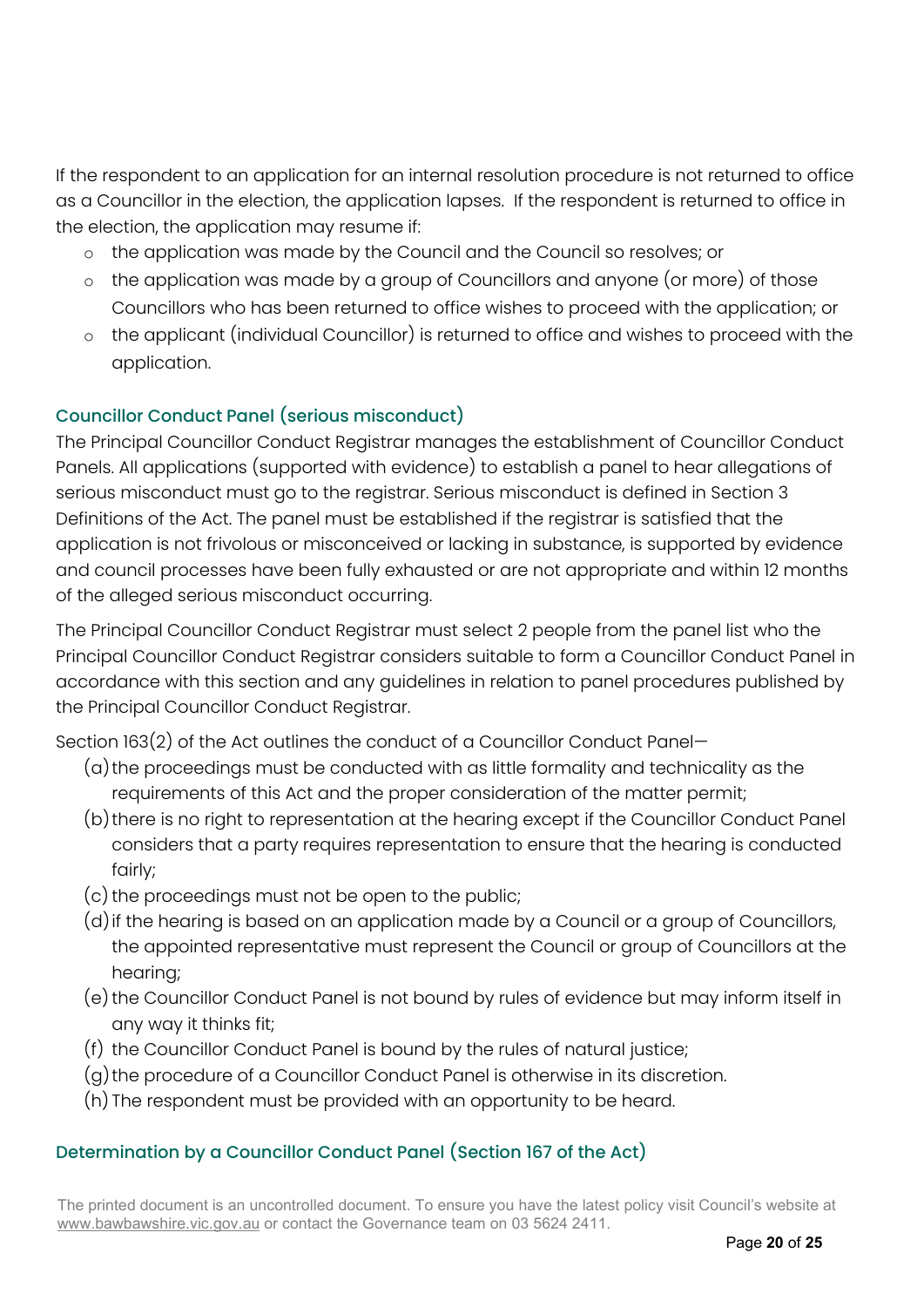- (1) After a Councillor Conduct Panel has conducted a hearing, the Councillor Conduct Panel may—
	- (a) make a finding of serious misconduct against a Councillor; or

(b) if it is satisfied that a Councillor has breached one or more of the prescribed standards of conduct and the application for a finding of serious misconduct was made to the Councillor Conduct Panel within the period of 3 months after the breach occurred, make a finding of misconduct against a Councillor; or

(c) whether or not a finding of misconduct or serious misconduct against a Councillor has been made, make a finding that remedial action is required; or

(d) dismiss the application.

(2) If a Councillor Conduct Panel makes a finding of serious misconduct against a Councillor, the Councillor becomes ineligible to hold the office of Mayor or Deputy Mayor for the remainder of the Council's term unless the Councillor Conduct Panel directs otherwise.

(3) If a Councillor Conduct Panel makes a finding of serious misconduct against a Councillor, the Councillor Conduct Panel may do any one or more of the following—

(a) reprimand the Councillor;

(b) direct the Councillor to make an apology in a form or manner determined by the Councillor Conduct Panel;

(c) suspend the Councillor from office for a period specified by the Councillor Conduct Panel not exceeding 12 months;

(d) direct that the Councillor is ineligible to chair a delegated committee of the Council for a period specified by the Councillor Conduct Panel not exceeding the remainder of the Council's term.

(4) If a Councillor Conduct Panel makes a finding of misconduct against a Councillor as specified in subsection (1)(b), the Councillor Conduct Panel may do any one or more of the following—

(a) direct the Councillor to make an apology in a form or manner specified by the Councillor Conduct Panel;

(b) suspend the Councillor from the office of Councillor for a period specified by the Councillor Conduct Panel not exceeding one month;

- (c) direct that the Councillor be removed from any position where the Councillor represents
- the Council for the period determined by the Councillor Conduct Panel;
- (d) direct that the Councillor be removed from being the chair of a delegated committee for the period determined by the Councillor Conduct Panel.

(5) For the purposes of subsection (3) or (4), any period of suspension of a Councillor from the office of Councillor is to be reduced by any period during which the Councillor was stood down under Division 6 of Part 7 in relation to the relevant conduct.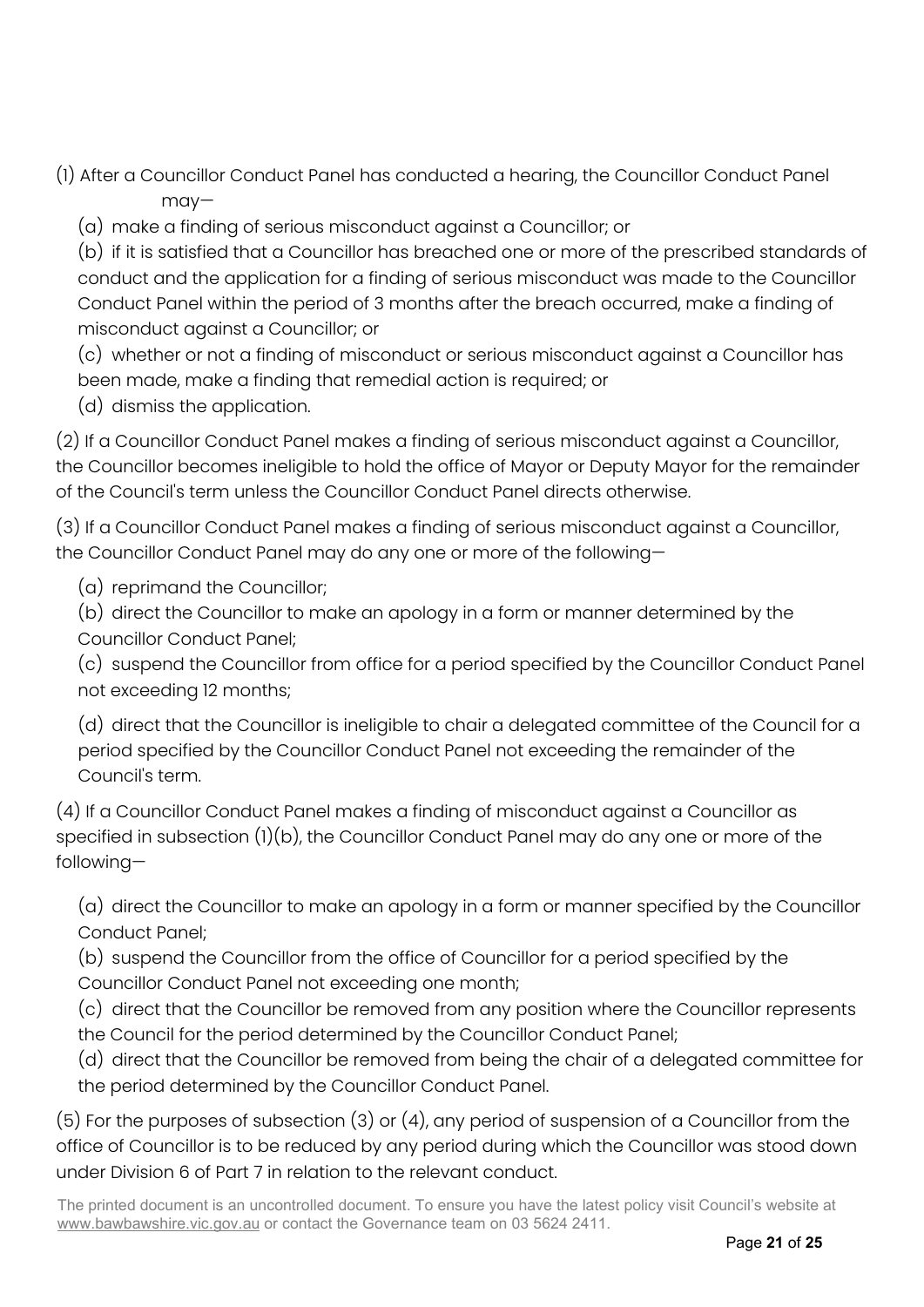- (6) If a Councillor Conduct Panel makes a finding that remedial action is required, the Councillor Conduct Panel may direct the Councillor who is the subject of the application to attend one or more of the following—
	- (a) mediation;
	- (b) training;
	- (c) counselling.

(7) For the purposes of subsection (6), a Councillor Conduct Panel may set reasonable conditions in respect of how or when remedial action is to be undertaken.

(8) Any necessary expenses incurred by Councillors in attending mediation, training or counselling must be paid by the Council.

(9) In addition to any findings made under subsection  $(l)(a)$ , (b) or (c), a Councillor Conduct Panel may direct that the Council amend its Councillor Code of Conduct in a particular way or to address a particular issue.

(10) A Council must comply with a direction under subsection (9) within the period of 3 months after the direction is given.

After a Councillor Conduct Panel has made determination, the Councillor Conduct Panel must give a copy of the decision to;

- o The Council
- o The parties to the matter;
- o The Minister;
- o The Principal Councillor Conduct Registrar

The panel's decision and statement of reasons must be tabled at the next Council meeting after the Council received the copy of the decision and statement of reasons and recorded in the minutes of the meeting. If the panel's decision and statement of reasons contains any confidential information, the confidential information must be redacted from the copy tabled.

Note: in relation to Councillor Conduct Panels, this section is not exhaustive. It is a summary only of Division 7 Councillor Conduct Panels and VCAT as defined in Sections 153 to 174 of the *Local* Government Act 2020.

### <span id="page-21-0"></span>Risk Management

Legislative non-compliance is identified as a high risk on Council's Enterprise Risk Register. Council, through adopting this Councillor Code of Conduct is responding to and providing a control for the risk of legislative non-compliance. The Councillor Code of Conduct, and related policies, outline the expectations and legislative requirements of Councillors. This Code of Conduct provides a clear means of managing allegations of breaches of the Code by Councillors or complaints against Councillors and mitigates the identified risk.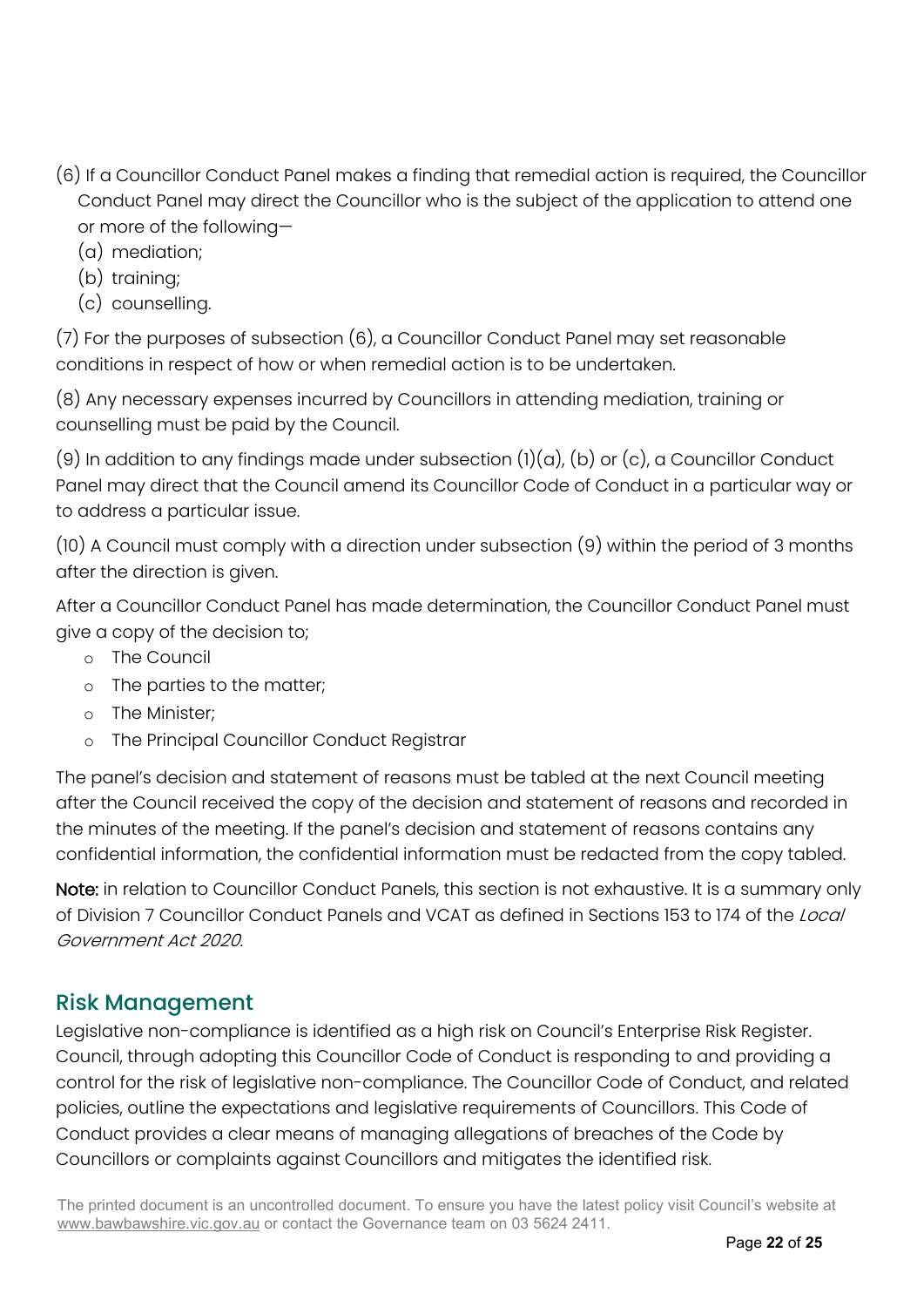In accordance with Section 40 of the Act, Council will provide details of all Councillor reimbursements to its Audit and Risk Committee.

### <span id="page-22-0"></span>Review

In accordance with Section 140 of the Act the Council may review or amend the Councillor Code of Conduct at any time. Any change requires a formal resolution of the Council passed by at least two-thirds of the total number of Councillors elected to the Council.

# <span id="page-22-1"></span>**Definitions**

| Chief Municipal           | The Chief Municipal Inspector is responsible for investigating and       |
|---------------------------|--------------------------------------------------------------------------|
| Inspector                 | prosecuting possible breaches and offences under the Local               |
|                           | Government Act 2020, investigating allegations of Councillor             |
|                           | misconduct, serious misconduct and gross misconduct, making an           |
|                           | application for a Councillor Conduct Panel to make a finding of serious  |
|                           | misconduct against a Councillor and making an application to the         |
|                           | Victorian Civil and Administrative Tribunal for a finding of gross       |
|                           | misconduct by a Councillor.                                              |
| Conflict of Interest      | Arises where an impartial, fair-minded person considers the Councillor   |
|                           | would be influenced by a private interest when carrying out their public |
|                           | duty.                                                                    |
| Councillor                | All references to 'Councillor' include the Mayor, Deputy Mayor and       |
|                           | elected members of the Baw Baw Shire Council.                            |
| <b>Councillor Conduct</b> | A panel formed by the Principal Councillor Conduct Registrar under       |
| Panel                     | Section 156 of the Local Government Act 2020 to hear applications and    |
|                           | make findings of alleged serious misconduct by a Councillor.             |
| Employee                  | Includes all members of staff, contractors and volunteers under          |
|                           | the direct control or supervision of Baw Baw Shire Council.              |
| Gross misconduct          | By a Councillor means behaviour that demonstrates that a Councillor is   |
|                           | not of good character or is otherwise not a fit and proper person to     |
|                           | hold the office of Councillor, including behaviour that is sexual        |
|                           | harassment and that is of an egregious nature.                           |
| Minister                  | The Minister for Local Government.                                       |
| Misconduct by a           | Means any breach by a Councillor of the prescribed standards of          |
| Councillor                | conduct included in the Councillor Code of Conduct.                      |
| Serious misconduct        | Means any of the following-                                              |
| by a Councillor           | (a) the failure by a Councillor to comply with the Council's internal    |
|                           | arbitration process;                                                     |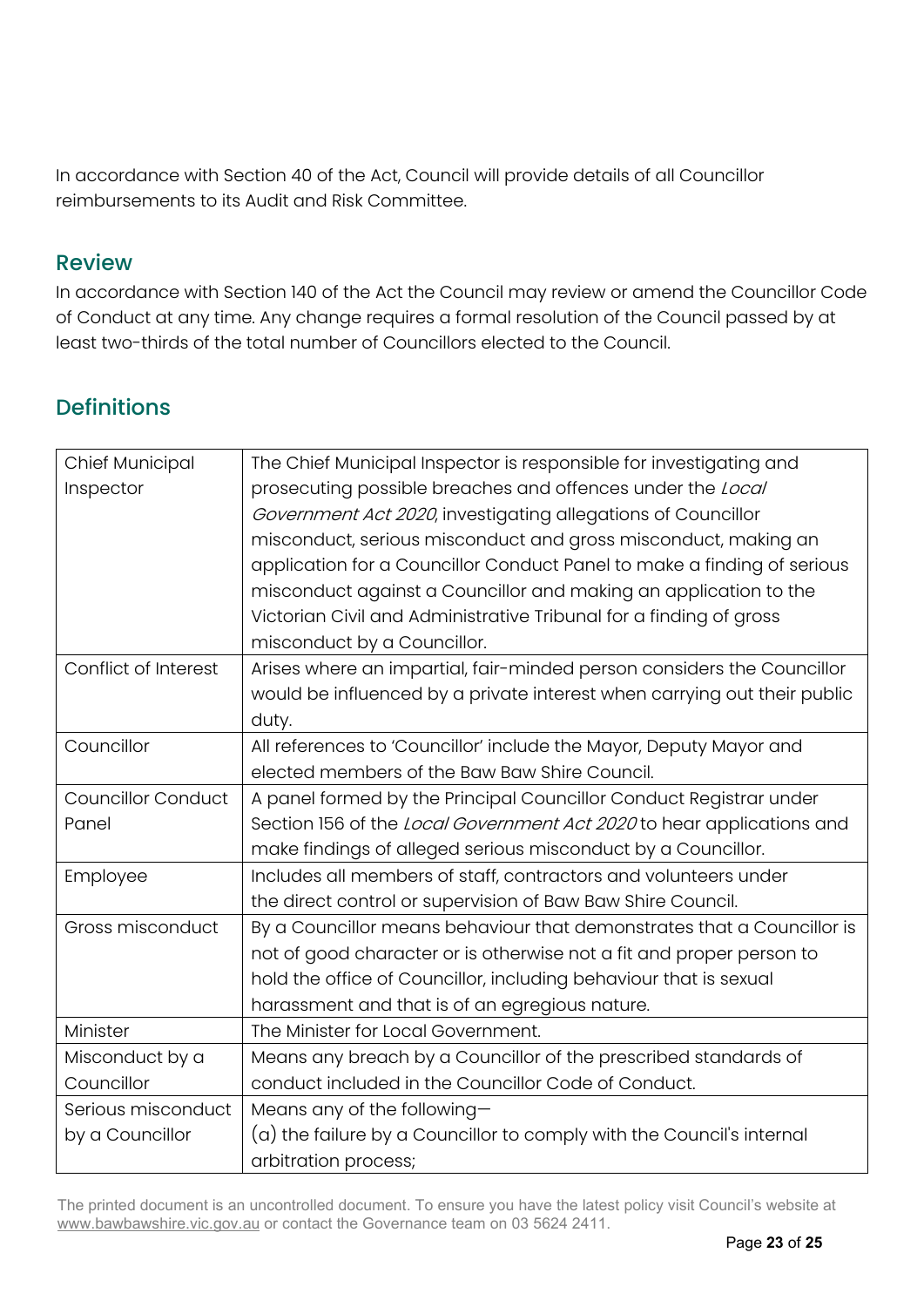| (definition taken<br>from section 3 of<br>the Local<br>Government Act<br>2020) | (b) the failure by a Councillor to comply with a direction given to the<br>Councillor by an arbiter under section 147;                                                                                              |
|--------------------------------------------------------------------------------|---------------------------------------------------------------------------------------------------------------------------------------------------------------------------------------------------------------------|
|                                                                                | (c) the failure of a Councillor to attend a Councillor Conduct Panel<br>hearing in respect of that Councillor;                                                                                                      |
|                                                                                | (d) the failure of a Councillor to comply with a direction of a Councillor<br>Conduct Panel;                                                                                                                        |
|                                                                                | (e) continued or repeated misconduct by a Councillor after a finding of<br>misconduct has already been made in respect of the Councillor by an<br>arbiter or by a Councillor Conduct Panel under section 167(1)(b); |
|                                                                                | (f) bullying by a Councillor of another Councillor or a member of<br>Council staff;                                                                                                                                 |
|                                                                                | (g) conduct by a Councillor that is conduct of the type that is sexual<br>harassment of a Councillor or a member of Council staff;                                                                                  |
|                                                                                | (h) the disclosure by a Councillor of information the Councillor knows,<br>or should reasonably know, is confidential information;                                                                                  |
|                                                                                | (i) conduct by a Councillor that contravenes the requirement that a<br>Councillor must not direct, or seek to direct, a member of Council staff;                                                                    |
|                                                                                | (i) the failure by a Councillor to disclose a conflict of interest and to<br>exclude themselves from the decision making process when required<br>to do so in accordance with this Act;                             |
| <b>Councillor Conduct</b>                                                      | The person appointed in writing by the Chief Executive Officer under                                                                                                                                                |
| Officer                                                                        | Section 150 of the Local Government Act 2020.                                                                                                                                                                       |
| <b>Principal Councillor</b>                                                    | The person appointed by the Secretary under Section 148 of the Local                                                                                                                                                |
| Conduct Registrar                                                              | Government Act 2020.                                                                                                                                                                                                |
| the Act                                                                        | Local Government Act 2020.                                                                                                                                                                                          |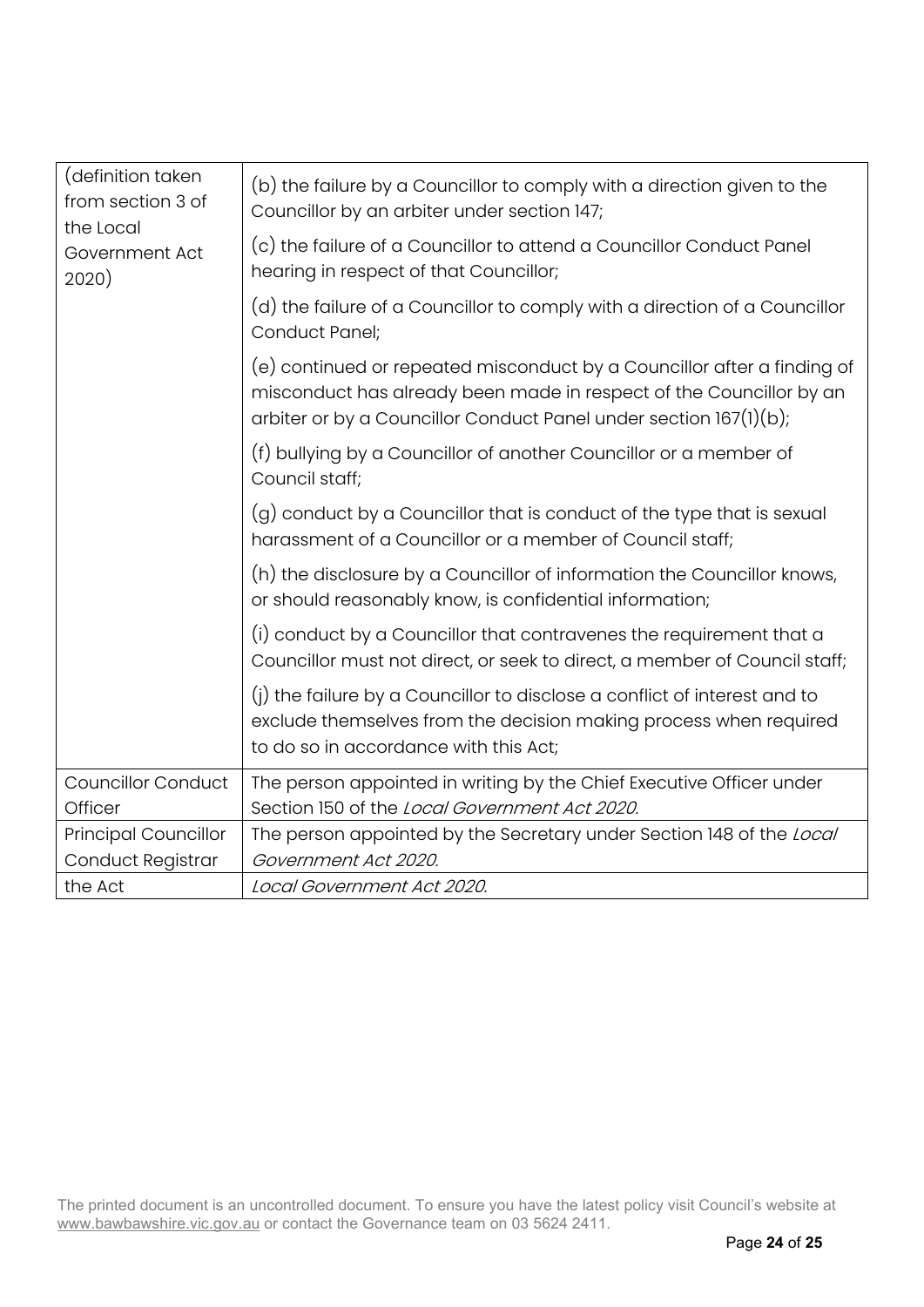| Approval date        | 24 February 2021                       |
|----------------------|----------------------------------------|
| Approval authority   | Council                                |
| Effective from       | 25 February 2021                       |
| Review term          | Council term                           |
| Next review date     | February 2025                          |
| Responsible position | Manager Governance                     |
| Responsible Director | Acting Executive Manager Corporate and |
|                      | <b>Customer Service</b>                |
| Version              |                                        |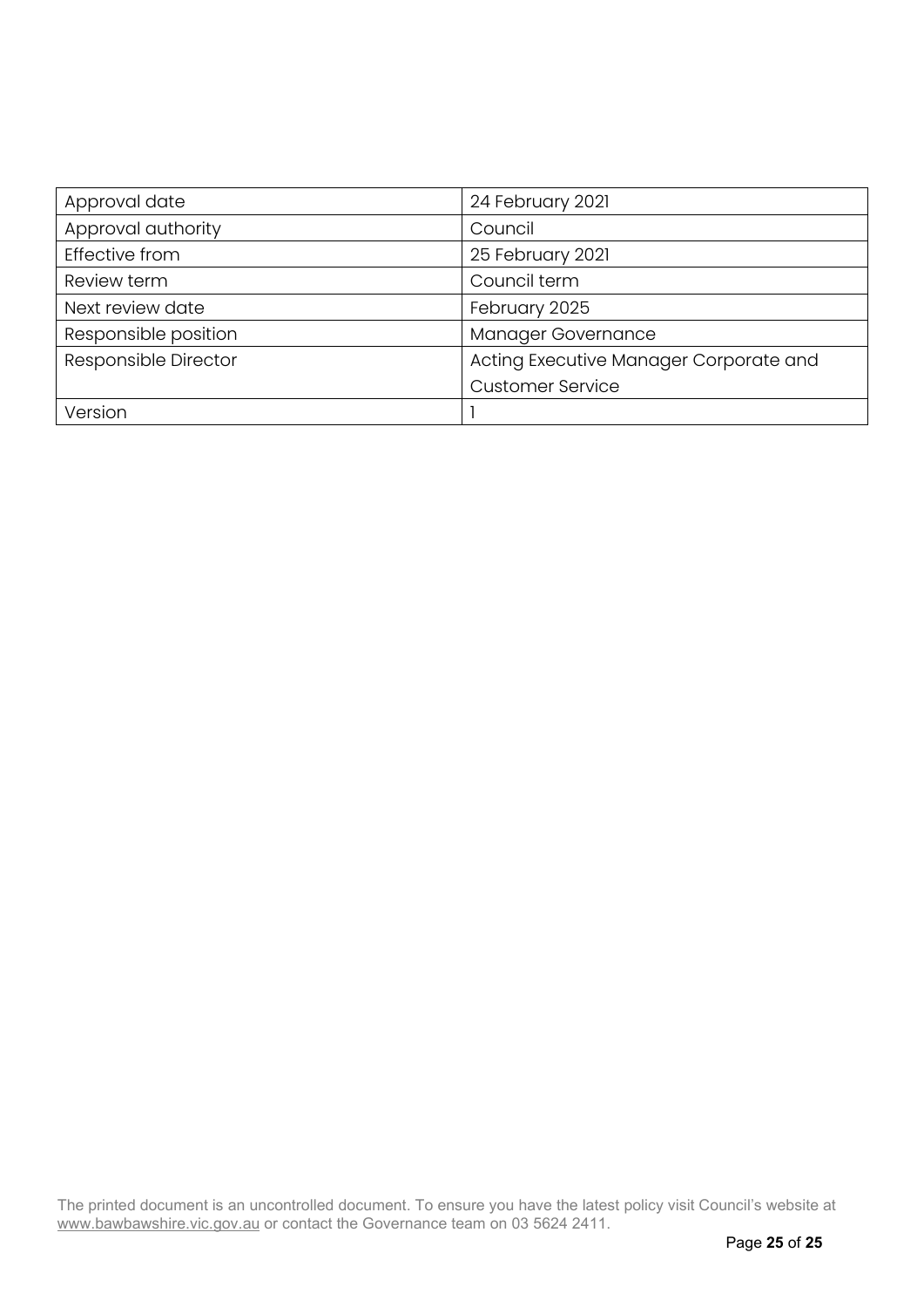

I Mayer 9/101/15 Goss Hereby declare that I have read, understand and will abide by the Baw Bow Shire Council Councillor Code of Conduct 2021 adopted on 24 February 2021, in accordance with Section 139 (1) of the Local Government Act 2020.

Signature

 $\bigcirc$ ~

**Date** 

 $24/2/21$ 

**Date** 

 $24.2.21$ 

Witnessed by Chief Exequtive Officer, Mark Dupe

 $\mathcal{U}_{\phi}$ 

**Signature**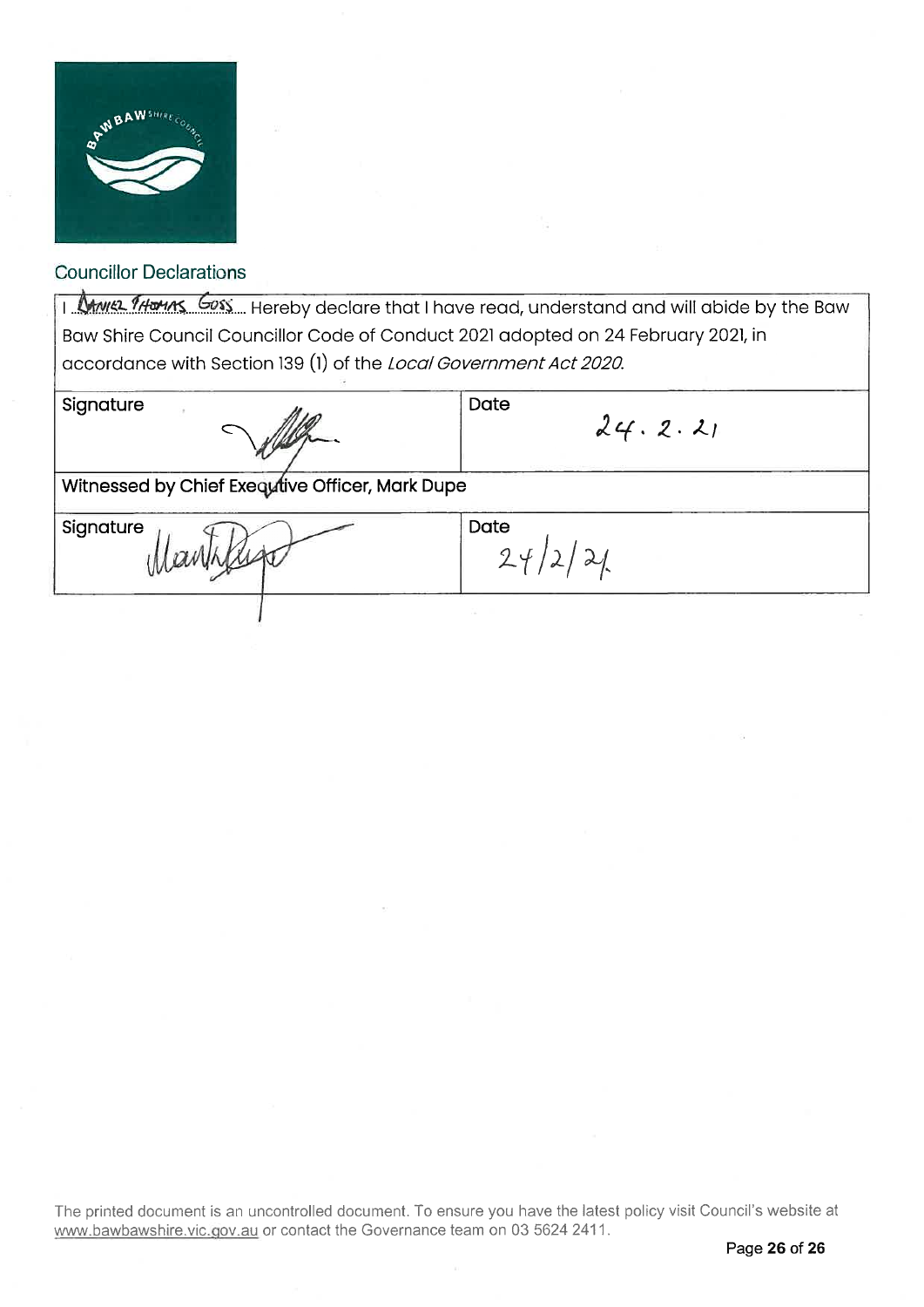

The Causing Hereby declare that I have read, understand and will abide by the Baw Baw Shire Council Councillor Code of Conduct 2021 adopted on 24 February 2021, in accordance with Section 139 (1) of the Local Government Act 2020.

| Signature                                              | Date<br>$24 - 2 - 21$ |  |
|--------------------------------------------------------|-----------------------|--|
| <b>Witnessed by Chief Executive Officer, Mark Dupe</b> |                       |  |
| Signature<br>ynyWr                                     | Date<br>$24 - 2 - 21$ |  |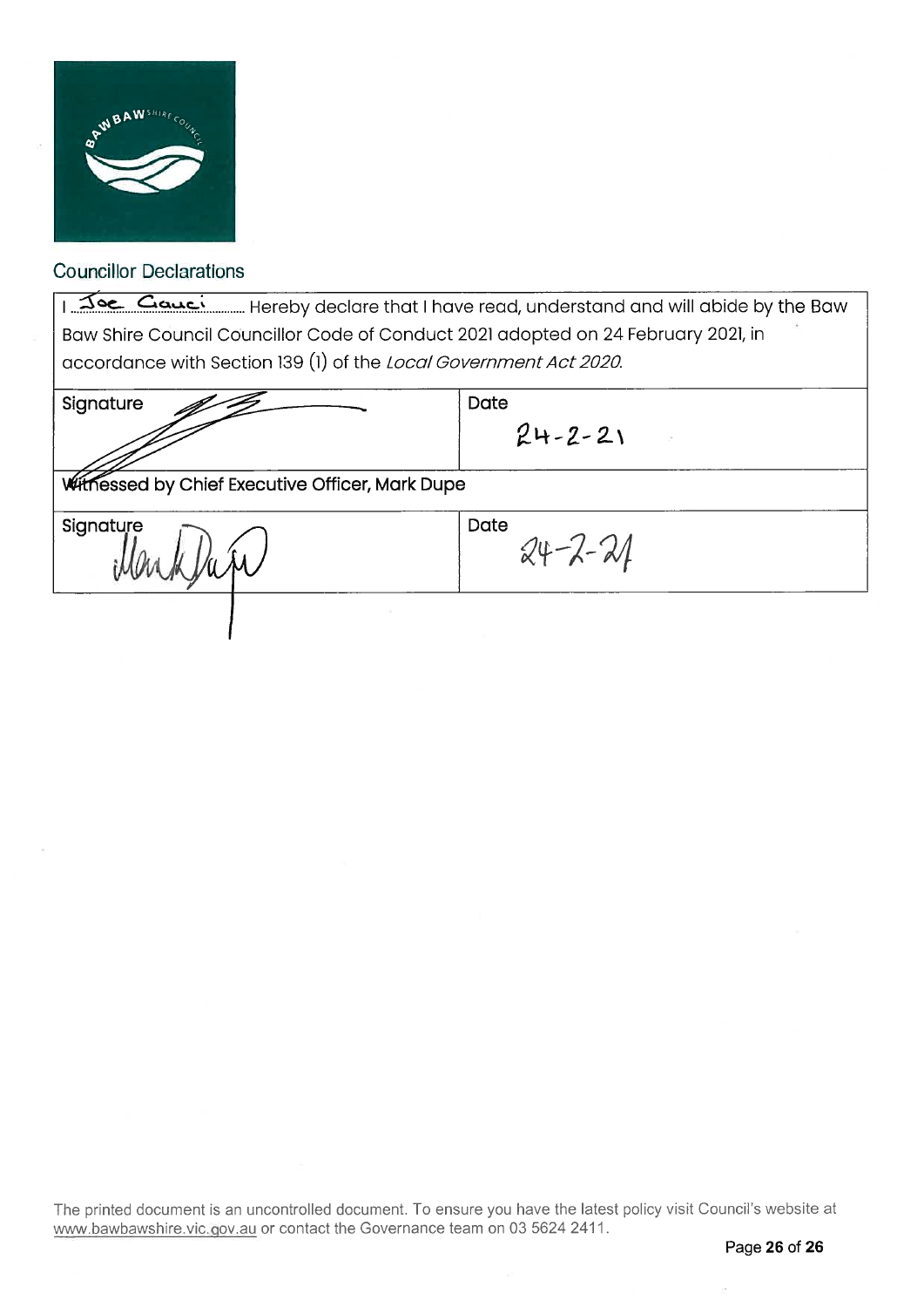

I Annemarie Makereby declare that I have read, understand and will abide by the Baw Baw Shire Council Councillor Code of Conduct 2021 adopted on 24 February 2021, in accordance with Section 139 (1) of the *Local Government Act 2020*.

Date

Signature

 $24 / 2 / 202$ 

Witnessed by Chief Executive Officer, ark Dupe

**Signature** 

Menthlup

Date  $24 / 2 / 21$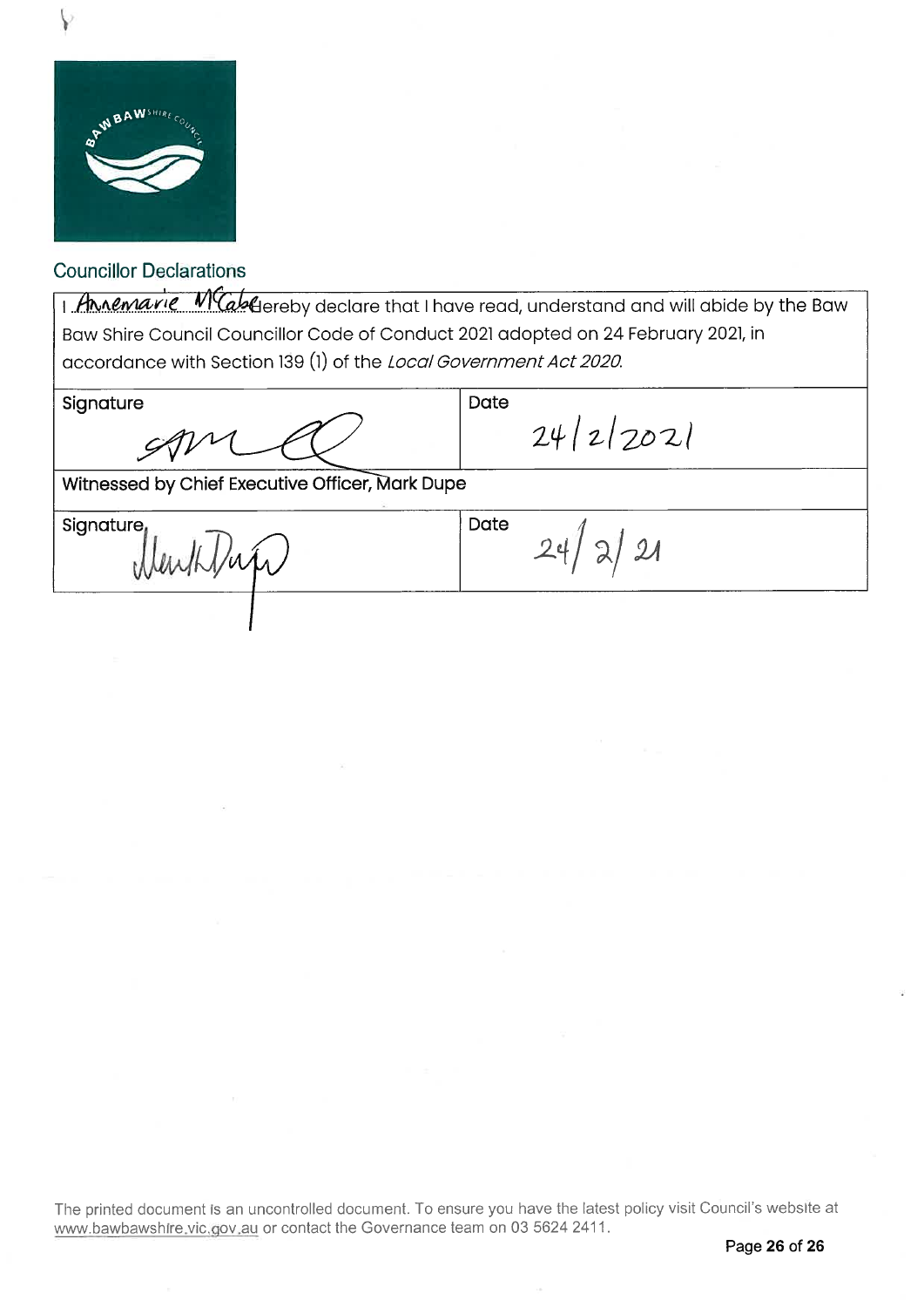

1. Bert Lugas Hereby declare that I have read, understand and will abide by the Baw Baw Shire Council Councillor Code of Conduct 2021 adopted on 24 February 2021, in accordance with Section 139 (1) of the Local Government Act2020. ..

Signature

 $\partial_{\vec{l}}$  $\varphi$  $\Rightarrow$ 

**Date**  $24/02/2021$ 

Witnessed by Chief Executive Officer, Mark Dupe

Signature arlistatio

Date  $2+|2|$ 21,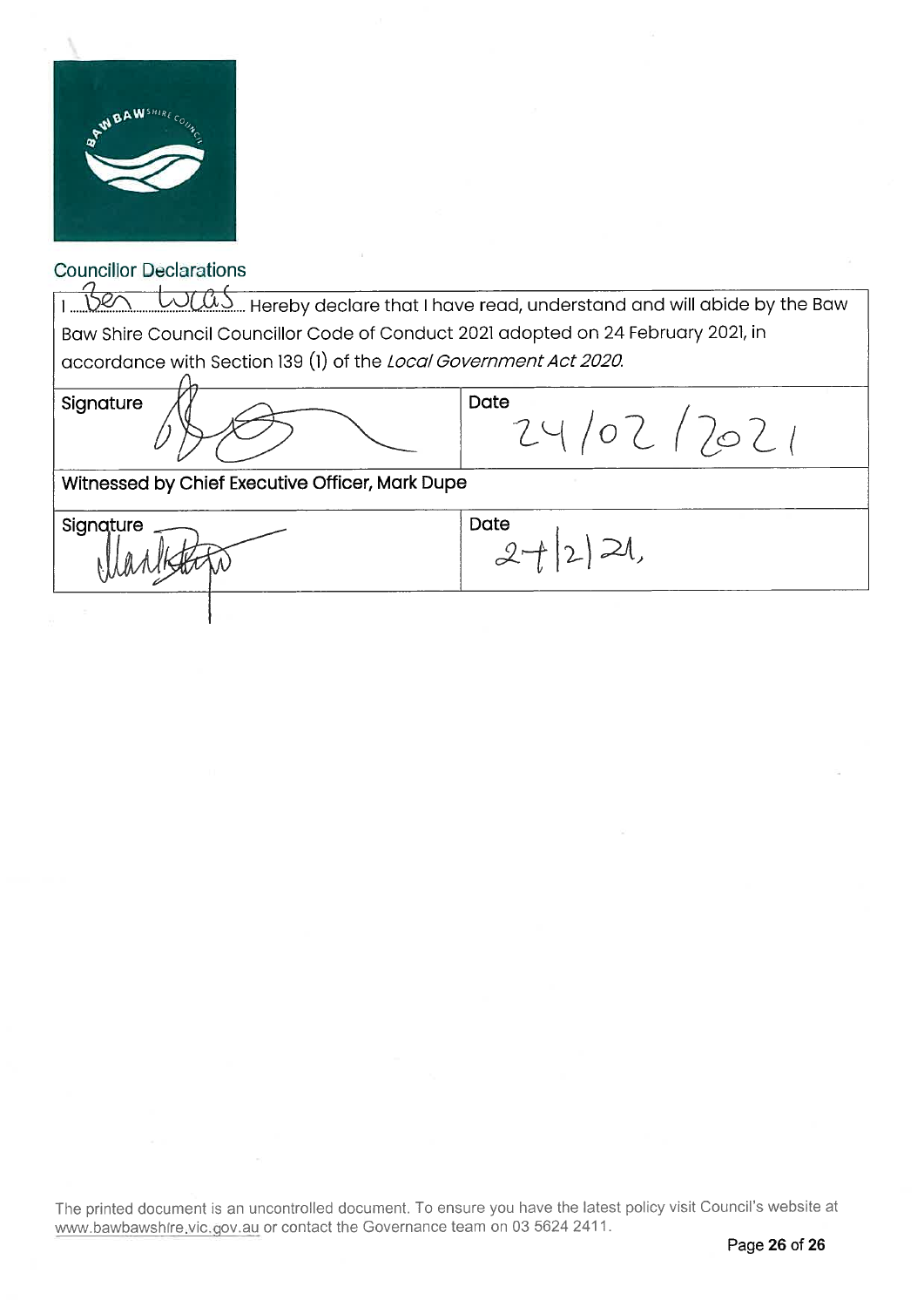

لا السنة المكترجين Hereby declare that I have read, understand and will abide by the Baw ..................... Baw Shire Council Councillor Code of Conduct 2021 adopted on 24 February 2021, in accordance with Section 139 (1) of the Local Government Act 2020.

| $2 + 221$                                       |  |  |
|-------------------------------------------------|--|--|
| Witnessed by Chief Executive Officer, Mark Dupe |  |  |
| Date<br>24 2 2                                  |  |  |
|                                                 |  |  |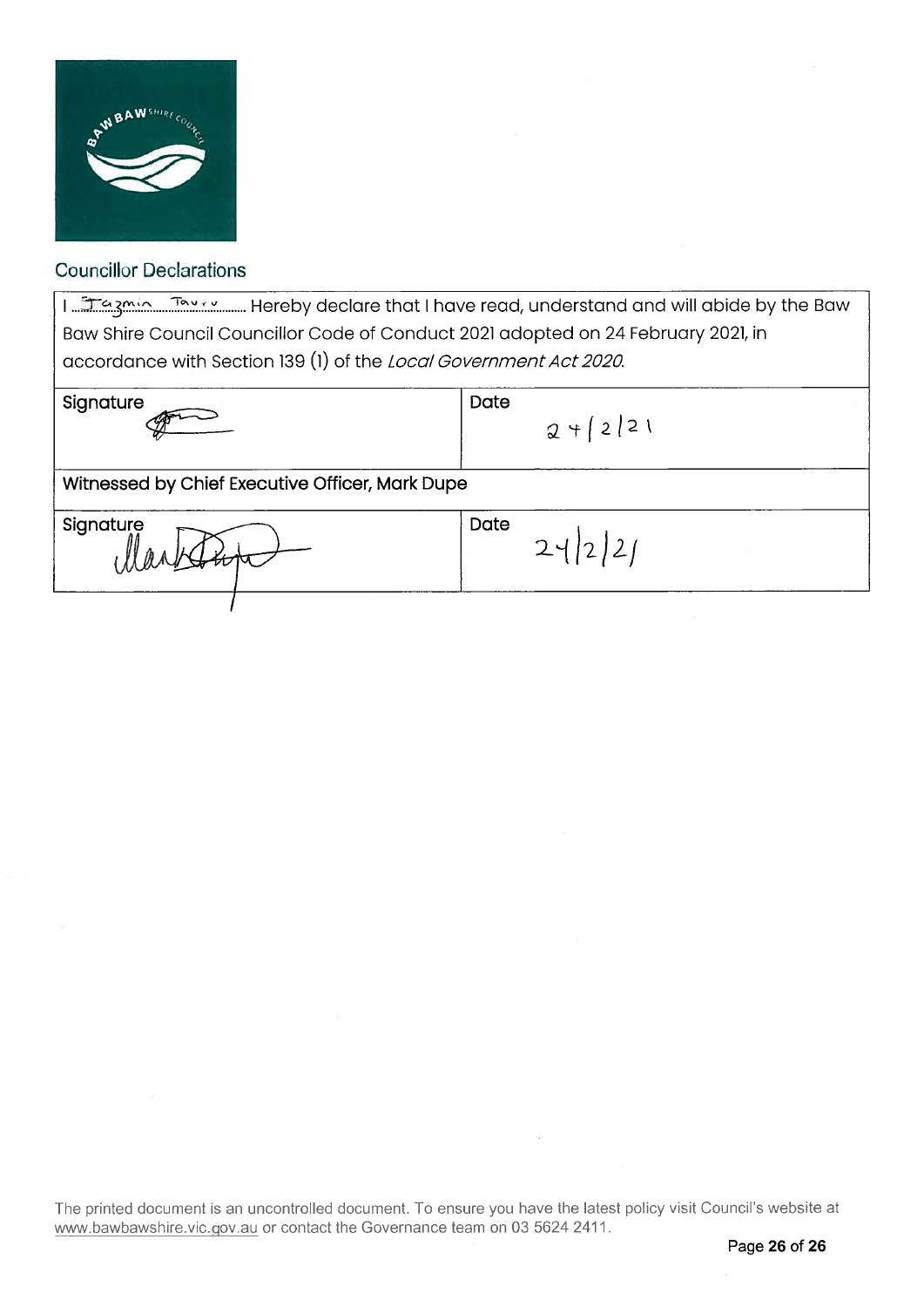

#### **Conncillor Declarations**  $\left| \cdot \right|$ , circuit  $\left| \cdot \right|$

I <del>TREER MERRIS CRI</del>NGTON declare that I have read, understand and will abide by the Baw Baw Shire Council Councillor Code of Conduct 2021 adopted on 24 February 2021, in accordance with Section 139 (1) of the Local Government Act 2020.

Date

**Signature** 

**Date**  $\alpha$ ተ $|D\lambda|$ <u>20</u>

 $2/2$ 

Witnessed by Chief Executive Officer, Mark Dupe Put

Signature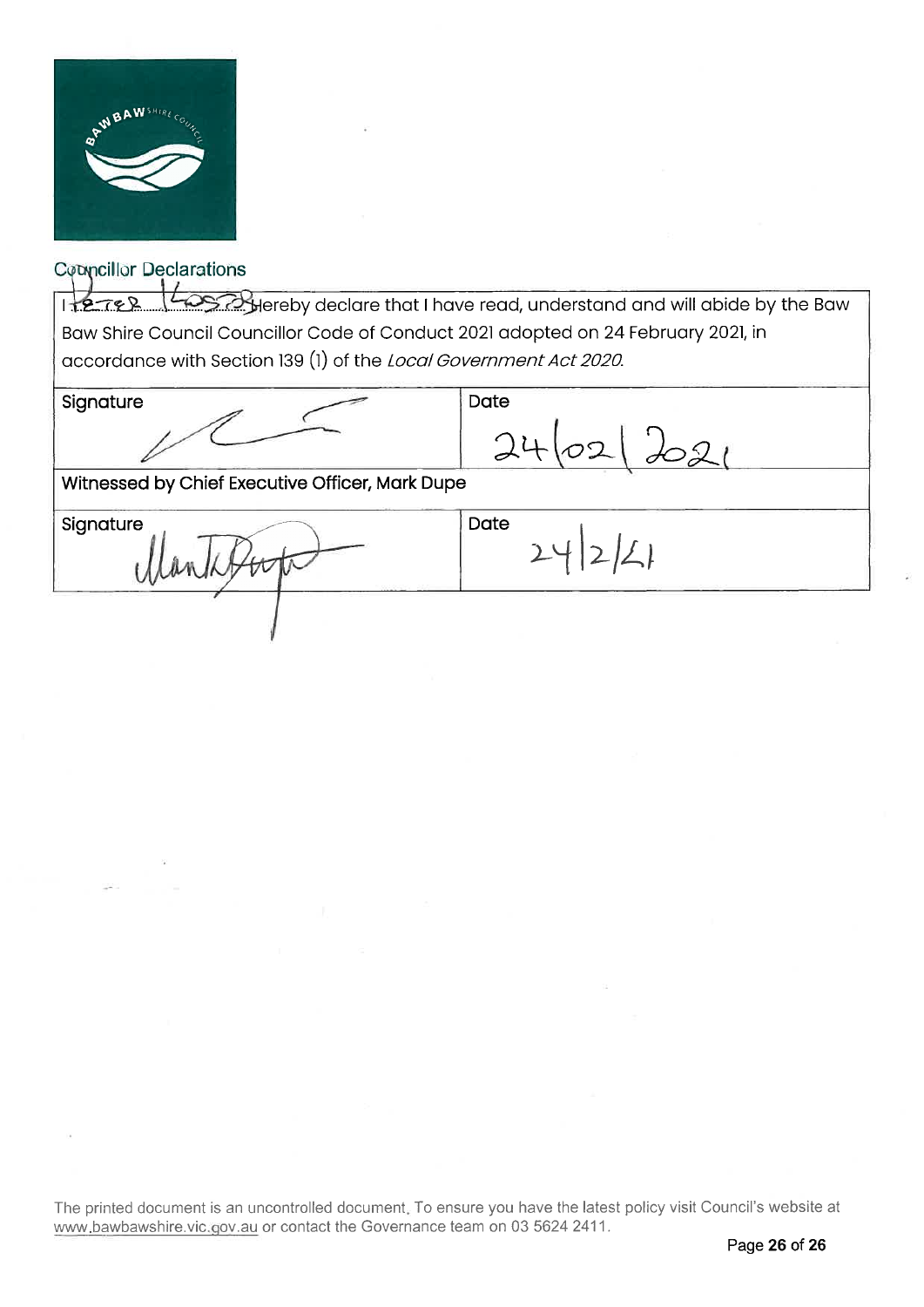

I HICUAEL LEAPEY Hereby declare that I have read, understand and will abide by the Baw Bow Shire Council Councillor Code of Conduct 2021 adopted on 24 February 2021, in accordance with Section 139 (1) of the Local Government Act 2020.

Signature Witnessed by Chief Executive Offic<del>er, M</del>ark Dupe extractions of Werd Signature . **Date**  $24.02.2021$ Date  $24 | 2 | 2 |$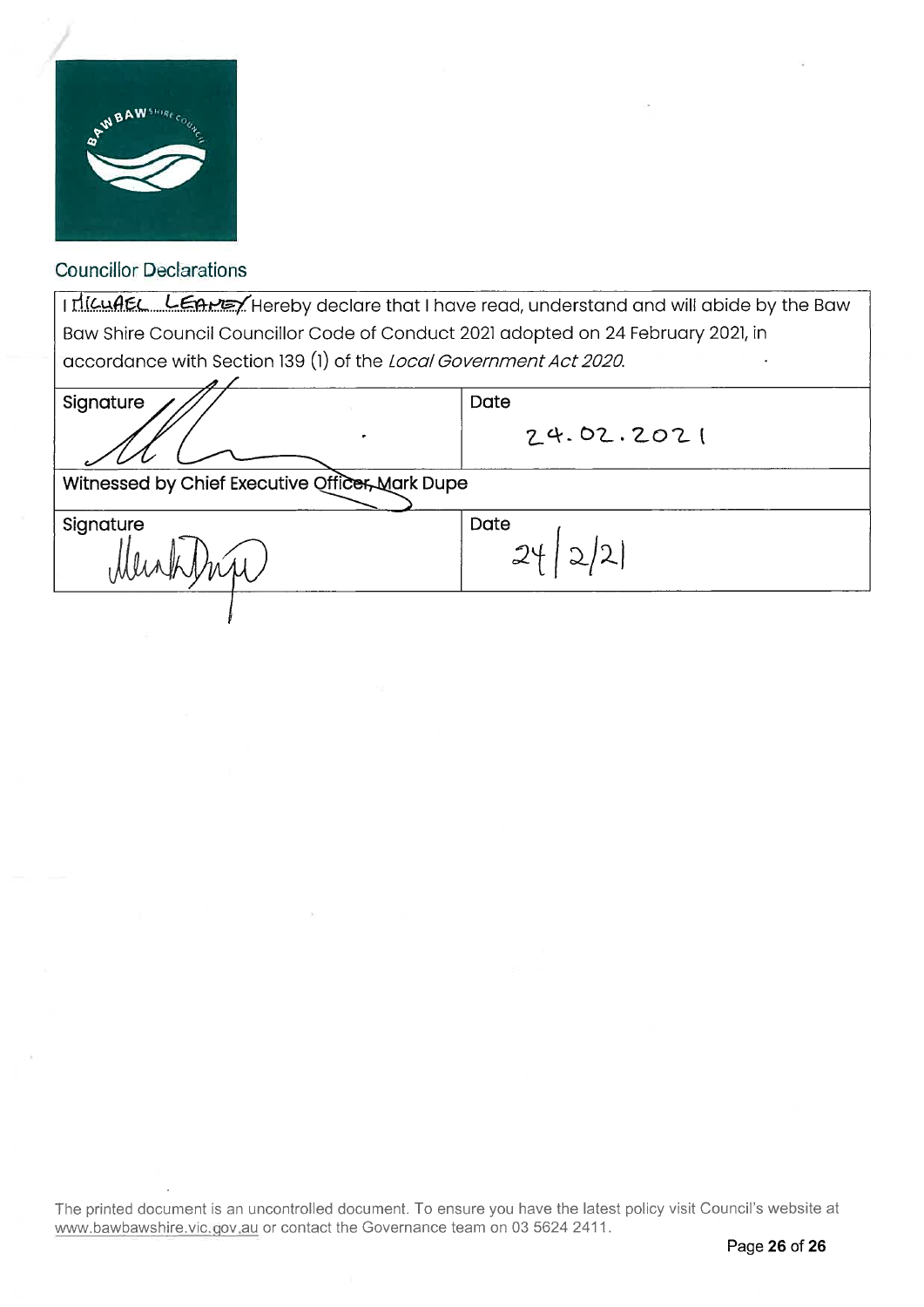

Ţ

### **Councillor Declarations**

I GAMALLACE Hereby declare that I have read, understand and will abide by the Baw Baw Shire Council Councillor Code of Conduct 2021 adopted on 24 February 2021, in accordance with Section 139 (1) of the *Local Government Act 2020*.

**Date** 

Signature

mann 4

Date 24. 2. 2021

 $21$ 

Witnessed by Chief Executive Officer, Mark Dupe

 $\mathbb{R}$ 

**Signature** 

chier

The printed document is an uncontrolled document. To ensure you have the latest policy visit Council's website at www.bawbawshire.vic.gov.au or contact the Governance team on 03 5624 2411.